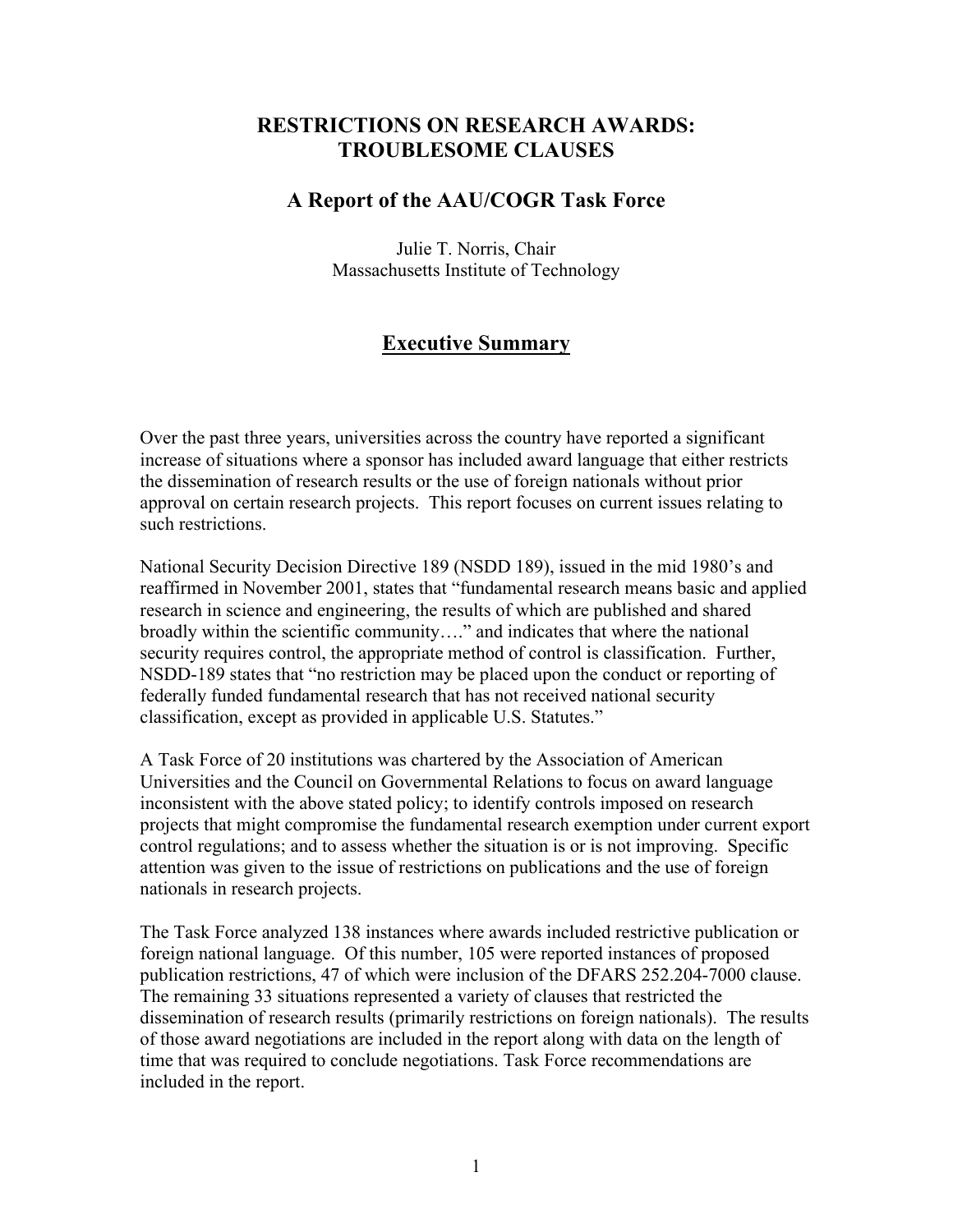# **RESTRICTIONS ON RESEARCH AWARDS: TROUBLESOME CLAUSES**

# **A Report of the AAU/COGR Task Force[1](#page-1-0)**

Julie T. Norris, Chair Massachusetts Institute of Technology

#### **Background**

Institutions across the country have become increasingly concerned about the inclusion of clauses in research awards (primarily, but not exclusively, government contracts) which restrict publications or the use of foreign nationals on such awards. These regulatory restrictions have been in place for many years but, recently, there has been an increasing concern on campuses that such restrictions may require institutions to apply for and receive export licenses from the State Department or the Commerce Department.

National Security Decision Directive 189 (NSDD 189), issued in the mid 1980's and reaffirmed in November [2](#page-1-1)001 by the President's National Security Advisor,<sup>2</sup> states that

> 'Fundamental research' means basic and applied research in science and engineering, the results of which ordinarily are published and shared broadly within the scientific community, as distinguished from proprietary research and from industrial development, design, production, and product utilization, the results of which ordinarily are restricted for proprietary or national security reasons.

Further, the directive includes the following language:

It is the policy of this Administration that, to the maximum extent possible, the products of fundamental research remain unrestricted. It is also the policy of this Administration that, where the national security requires control, the mechanism for control of information generated during federally funded fundamental research in science, technology and engineering at colleges, universities and laboratories is classification. Each federal government agency is responsible for: a) determining whether classification is appropriate prior to the award of a research

<span id="page-1-0"></span><sup>&</sup>lt;sup>1</sup>The author thanks Mr. Paul Powell, Assistant Director, Office of Sponsored Programs, Massachusetts Institute of Technology, who aided in the compilation and review of the material submitted by the Task Force schools.

<span id="page-1-1"></span><sup>2</sup> Issued September 21, 1985 and reaffirmed in a letter from Dr. Condoleezza Rice to Dr. Harold Brown on November 21, 2001.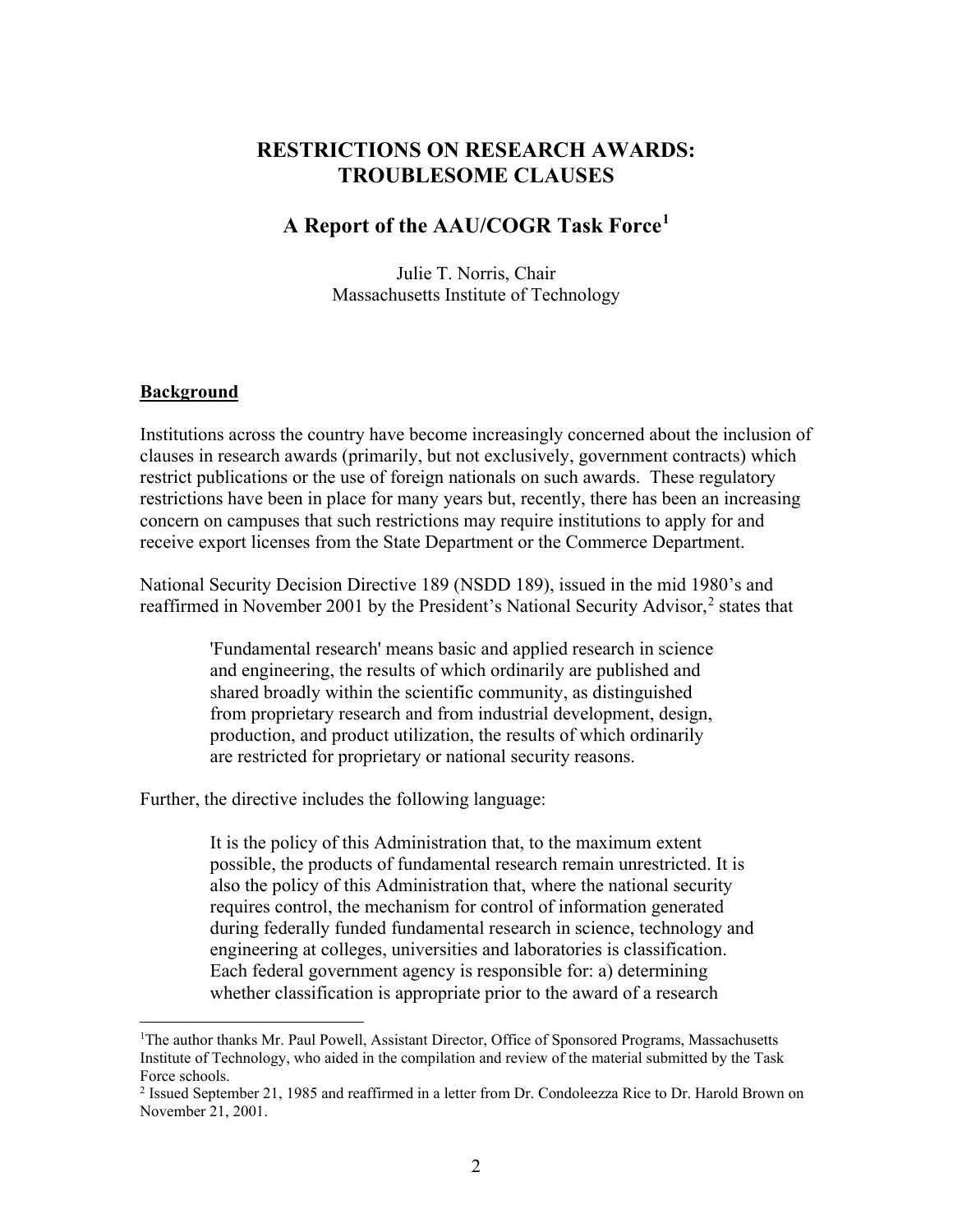grant, contract, or cooperative agreement and, if so, controlling the research results through standard classification procedures; b) periodically reviewing all research grants, contracts or cooperative agreements for potential classification. No restriction may be placed upon the conduct or reporting of federally funded fundament research that has not received national security classification, except as provided in applicable U.S. Statutes.

This language has provided the basis for the position taken by institutions of higher education in arguing that it is inconsistent with official U.S. Government policy to prohibit restrictions on the conduct of or reporting on the results from unclassified fundamental research. Institutions have referenced this policy directive over the years in negotiating acceptable terms and conditions of research awards from the federal government. However, beginning in the spring of 2001 institutions began reporting to the Association of American Universities (AAU) and the Council on Governmental Relations (COGR) an increase in the number of awards they were receiving that had restrictive clauses (labeled "troublesome clauses") included in the proposed terms and conditions.

In the spring and summer of 2003, at the request of the Office of Science and Technology Policy (OSTP), AAU and COGR solicited from their member institutions examples of restrictive clauses imposed on research projects and provided that information to OSTP.<sup>[3](#page-2-0)</sup> In an effort to collect more systematically information on the troublesome clauses described further in this document, an AAU/COGR task force was created in August 2003 to expand upon those earlier efforts to track the continuing emergence of troublesome contract clauses and to identify the agencies and organizations from which they originate.

#### **Charge to the Task Force**

The Task Force was chartered jointly by AAU/COGR to focus specifically on identifying contract and grant language<sup>[4](#page-2-1)</sup> inconsistent with the Administration's stated policy as outlined in NSDD-189. In addition, the Task Force was asked to identify controls being imposed on research projects that might compromise the fundamental research exemption under current export control regulations, [5](#page-2-2) with special emphasis on publications and the

<span id="page-2-0"></span><sup>&</sup>lt;sup>3</sup> Initial examples of troublesome clauses were transmitted to the OSTP from the AAU on June 9, 2003. Two additional examples were provided on July 17, 2003.

<span id="page-2-1"></span><sup>&</sup>lt;sup>4</sup> Although the specific charge to the Task Force was to identify restrictive language in both contracts and grants, a review of the submissions indicates that, with only a few exceptions, all the restrictions were with respect to contracts.

<span id="page-2-2"></span><sup>&</sup>lt;sup>5</sup> The International Traffic in Arms regulations (ITAR) include the following (see paragraph 120.11), "Public domain means information which is published and which is generally accessible or available to the public:….(8) through fundamental research in science and engineering at accredited institutions of higher learning in the U.S. where the resulting information is ordinarily published and shared broadly in the scientific community. Fundamental research is defined to mean basic and applied research in science and engineering where the resulting information is ordinarily published and shared broadly within the scientific community, as distinguished from research the results of which are restricted for proprietary reasons or specific U.S. Government access and dissemination controls. University research will not be considered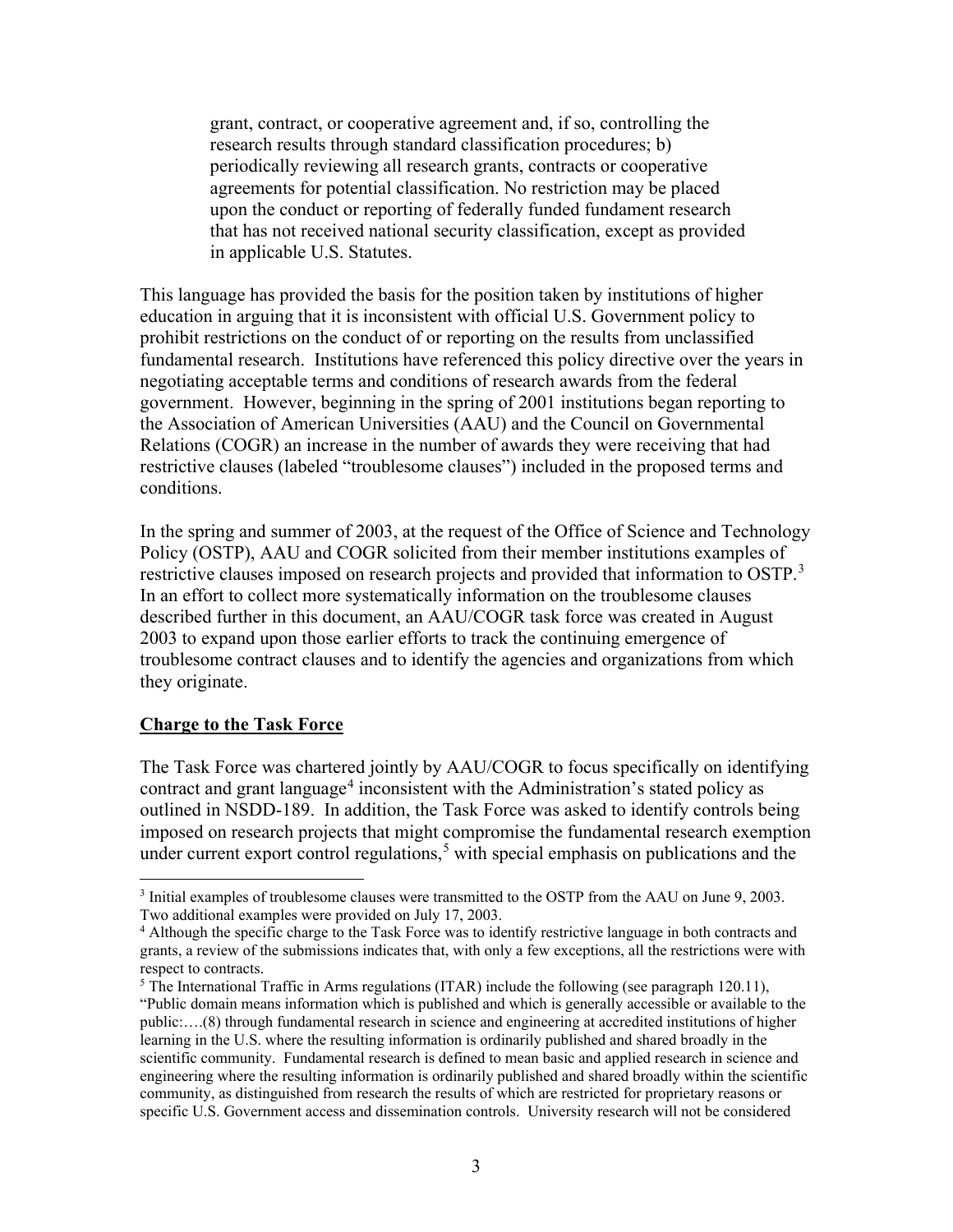participation of foreign nationals. An additional goal of the Task Force was to understand if the number of troublesome clauses (or the instances of the same troublesome clause reappearing) was increasing, remaining constant, or decreasing over the period of the report.<sup>[6](#page-3-0)</sup>

#### **Members**

Institutions selected to participate in the Task Force represented both public and private institutions. In addition, care was taken to ensure that both large and smaller institutions were included and that there was some geographical balance to the members. The institutions who participated in the study were the following:

California Institute of Technology Carnegie Mellon University Duke University Georgia Institute of Technology Harvard University Massachusetts Institute of Technology Northwestern University The Pennsylvania State University Stanford University Texas A&M University University of California, Berkeley University of California, San Diego University of Cincinnati University of Colorado, Boulder University of Maryland, College Park University of Michigan University of Minnesota University of Texas at Austin University of Wisconsin Washington University

In addition, the Council on Governmental Relations and the Association of American Universities were instrumental in the activities of the Task Force and provided exceptional comment and guidance throughout the process.

fundamental research if: (i) The University or its researchers accept other restrictions on publication of scientific and technical information resulting from the project or activity, or (ii) The research is funded by the U.S. Government and specific access and dissemination controls protecting information resulting from the research are applicable." The Export Administration Regulations (EAR) contain similar although less stringent restrictions (EAR 734.8).

<span id="page-3-0"></span> $6$  The initial period of data collection was scheduled to be August – December 2003 but extended through February 2004.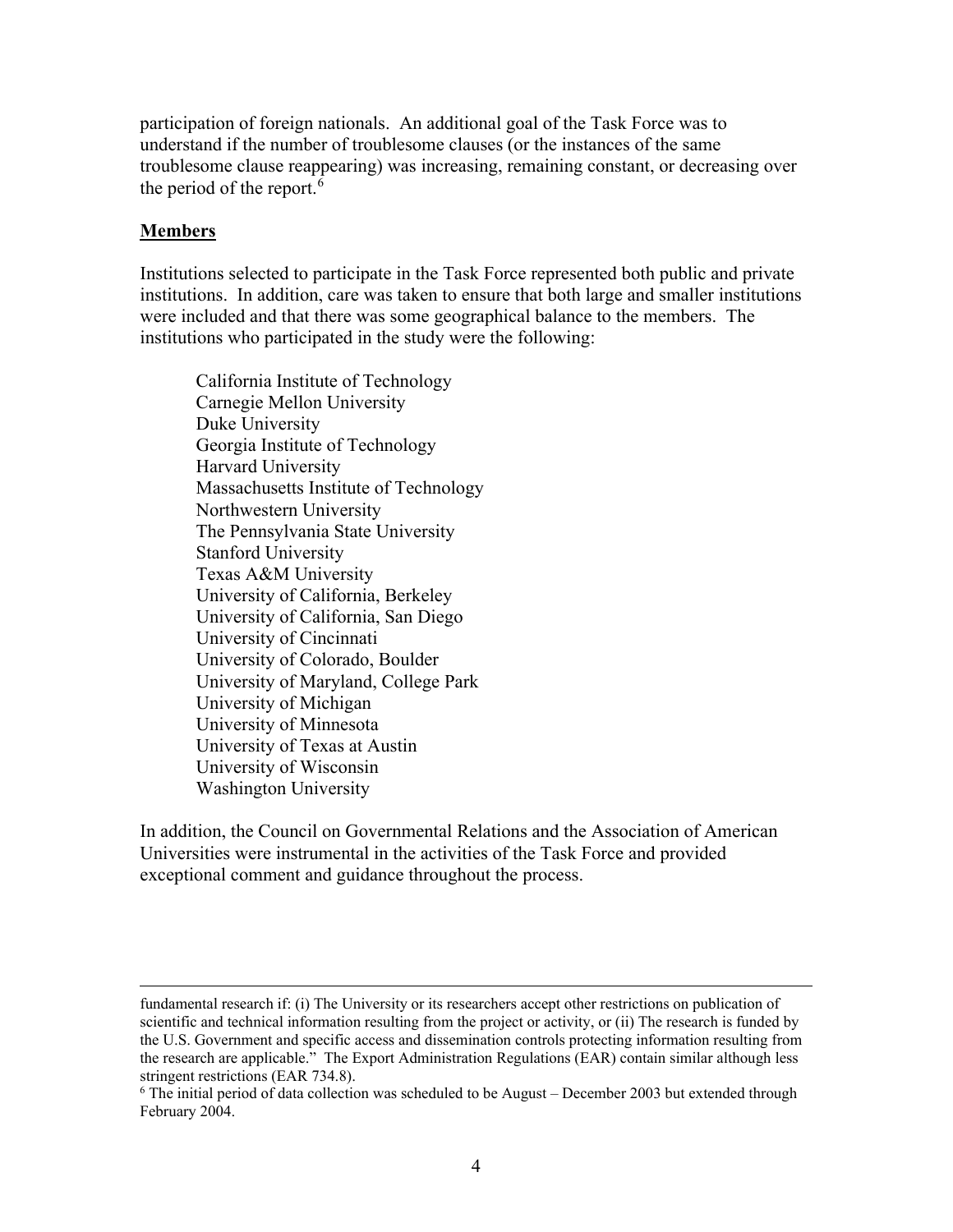## **Methodology**

Each participating university was asked regularly to report instances where troublesome clauses have been included in government direct or subawards as well as awards directly from industry.<sup>[7](#page-4-0)</sup> Reporting was accomplished via a web-based form submitted upon first encountering one of the troublesome clauses and then updated during the process of resolving the problem(s) presented by the clause. Summary data on the number of submissions, the type of submission (publication restriction, foreign national restriction, other), and the outcome of negotiation (accepted clause, accepted clause with modification, rejected project along with the time required to reach conclusion) was tabulated periodically throughout the period and is shown in Appendix I. It should also be noted that during the six month period of the task force's review, there did not appear to be a diminution in the number of instances of troublesome clauses being reported.

As the analysis progressed, certain web-based submissions were eliminated. These included restrictions reported on classified contracts as well as restrictions reported on non-research activities. In addition, restrictions from foundations were eliminated as were restrictions imposed by industrial sponsors when using their own resources, rather than federal government "flow-through" funds.<sup>[8](#page-4-1)</sup> Projects with these restrictions, although included in the gross data in Appendix I, were eliminated from the detailed analyses since they did not represent restrictions contrary to the fundamental principles of NSDD-189 and were therefore outside the scope of the study.

Appendix II indicates, by institution, the number of web-based submissions and the number that were included in the detailed analysis.

### **Restrictions Identified by Institutions**

Restrictions were of two general types: 1) Publication restrictions and 2) Restrictions on use of foreign nationals on research projects. Institutions reported the inclusion in proposed contracts of DFAR clause 252.204-7000 more often than any other single restriction. The text of that clause is valuable in understanding the concerns of institutions:

## *DFARS 252.204-7000 Disclosure of Information[9](#page-4-2)*

*When the Contractor will have access to or generate unclassified information that may be sensitive and inappropriate, include the clause DFARS 252.204-7000.*

<span id="page-4-0"></span> $<sup>7</sup>$  The report does not include data for institution-affiliated federally funded research and development</sup> centers (FFRDCs) or university affiliated research centers (UARCs).

<span id="page-4-1"></span><sup>&</sup>lt;sup>8</sup> There were 5 reports of restrictions imposed by industrial firms using their own resources. Of these, two were publication restrictions, two were foreign national restrictions, and one included restrictions on both foreign nationals and publications.<br><sup>9</sup> Institutions often see these clauses incorporated into contracts even when they are not required by the

<span id="page-4-2"></span>prescribing clause.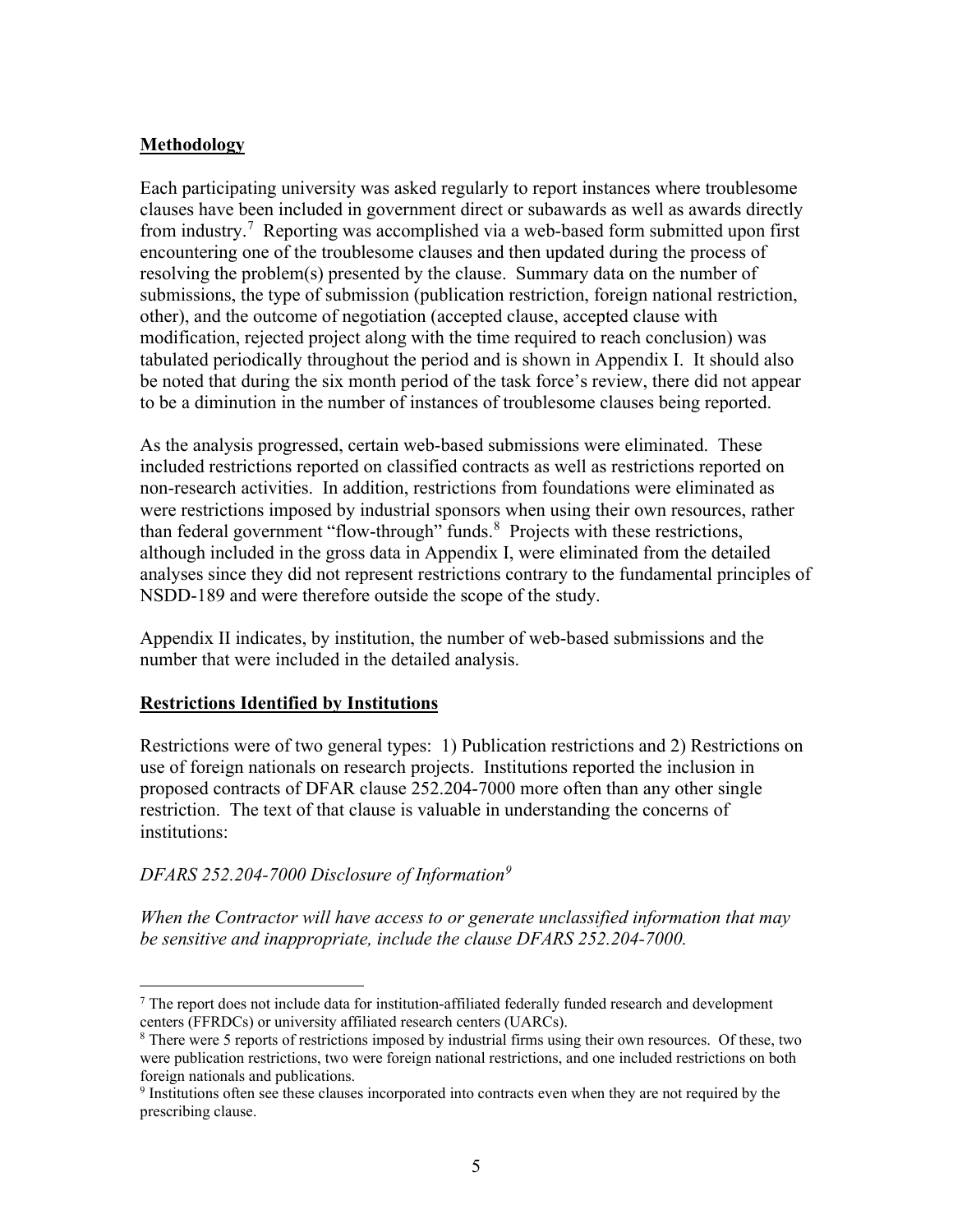## *DISCLOSURE OF INFORMATION (Dec 1991)*

- *(A) The Contractor shall not release to anyone outside the Contractor's organization any unclassified information, regardless of medium (e.g., film, tape, document) pertaining to any part of this contract or any program related to this contract, unless—*
	- *(1) The Contracting Officer has given prior written approval; or*
	- *(2) The information is otherwise in the public domain before the date of release*
- *(B) Requests for approval shall identify the specific information to be released, the medium to be used, and the purpose of the release. The Contractor shall submit its request to the Contracting Officer at least 45 days before the proposed date for release.*
- *(C) The Contractor agrees to include a similar requirement in each subcontract under this contract. Subcontractors shall submit requests for authorization to release through the prime contractor to the Contracting Officer.*

Similar concerns arise when conditions (or restrictions) are imposed with respect to the use of foreign nationals on research projects funded either directly by the government or as a subcontractor from a prime contractor. One such clause which appeared in proposed contracts to task force schools is the following:

## *ARL 52.004-4400 FOREIGN NATIONALS PERFORMING UNDER CONTRACT (Feb 2002)*

*In accordance with Title 8 U.S.C. 1324a, local Foreign Disclosure Officers (FDOs) may approve access by foreign nationals working on unclassified public domain contracts for the duration of the contract, provided the foreign nationals have appropriate work authorization documentation.* 

In those instances where foreign nationals are required to perform under any resultant *contract and employment eligibility documentation was not submitted with an awardee's proposal, the employment eligibility documentation specified at 8 CFR 24a.2 shall be submitted to the Contracting Officer at least two weeks prior to the foreign national's performance for review and approval. Awardees not employing foreign nationals in performance of any resultant contract may disregard this clause.*

Another example of a clause whose text poses significant difficulties for universities is the following:

### *5327.9002 Provisions and clauses.*

*(a) Insert the clause at 5352.227-9000, Export-Controlled Data Restrictions, substantially as written, in Section I when the acquisition involves export controlled data.*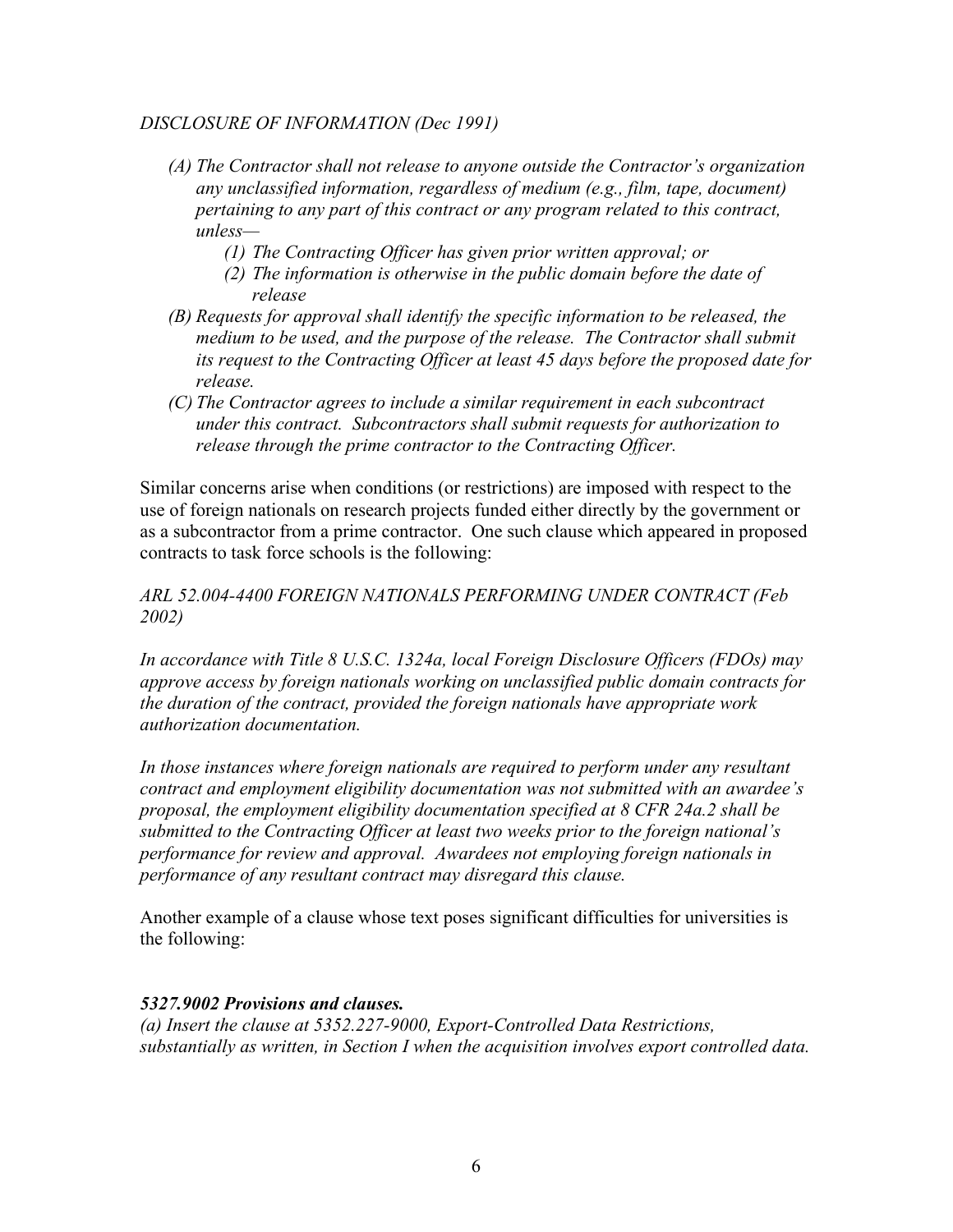## *AFMC 5352.227-9000 EXPORT-CONTROLLED DATA RESTRICTIONS (AFMC) (JUL 1997)*

*(a) For the purpose of this clause,*

*(1) Foreign person is any person who is not a citizen or national of the U.S. or lawfully admitted to the U.S. for permanent residence under the Immigration and Nationality Act, and includes foreign corporations, international organizations, and foreign governments;*

*(2) Foreign representative is anyone, regardless of nationality or citizenship, acting as an agent, representative, official, or employee of a foreign government, a foreign-owned or influenced firm, corporation or person;* 

*(3) Foreign sources are those sources (vendors, subcontractors, and suppliers) owned and controlled by a foreign person.*

*(b) The Contractor shall place a clause in subcontracts containing appropriate export control restrictions, set forth in this clause.*

*(c) Nothing in this clause waives any requirement imposed by any other U.S. Government agency with respect to employment of foreign nationals or export controlled data and information.*

*(d) Equipment and technical data generated or delivered under this contract are controlled by the International Traffic in Arms Regulation (ITAR), 22 CFR Sections 121 through 128. An export license is required before assigning any foreign source to perform work under this contract or before granting access to foreign persons to any equipment and technical data generated or delivered during performance (see 22 CFR Section 125). The Contractor shall notify the Contracting Officer and obtain written approval of the Contracting Officer prior to assigning or granting access to any work, equipment, or technical data generated or delivered under this contract to foreign persons or their representatives. The notification shall include the name and country of origin of the foreign person or representative, the specific work, equipment, or data to which the person will have access, and whether the foreign person is cleared to have access to technical data (DoD 5220.22-M, National Industrial Security Program Operating Manual (NISPOM)).*

## **Data Analysis**

The analysis was designed to segment the data into various categories. For example, the source of the restriction was identified as coming from (i) a federal sponsor, either as a primary award from the sponsor, or as a flow-through (either through industry or another institution of higher education), (ii) an industrial sponsor as a flow-through from a federal sponsor or (iii) from another institution of higher education as a flow-through from either industry or a federal agency. In the case of awards from federal agencies, the task force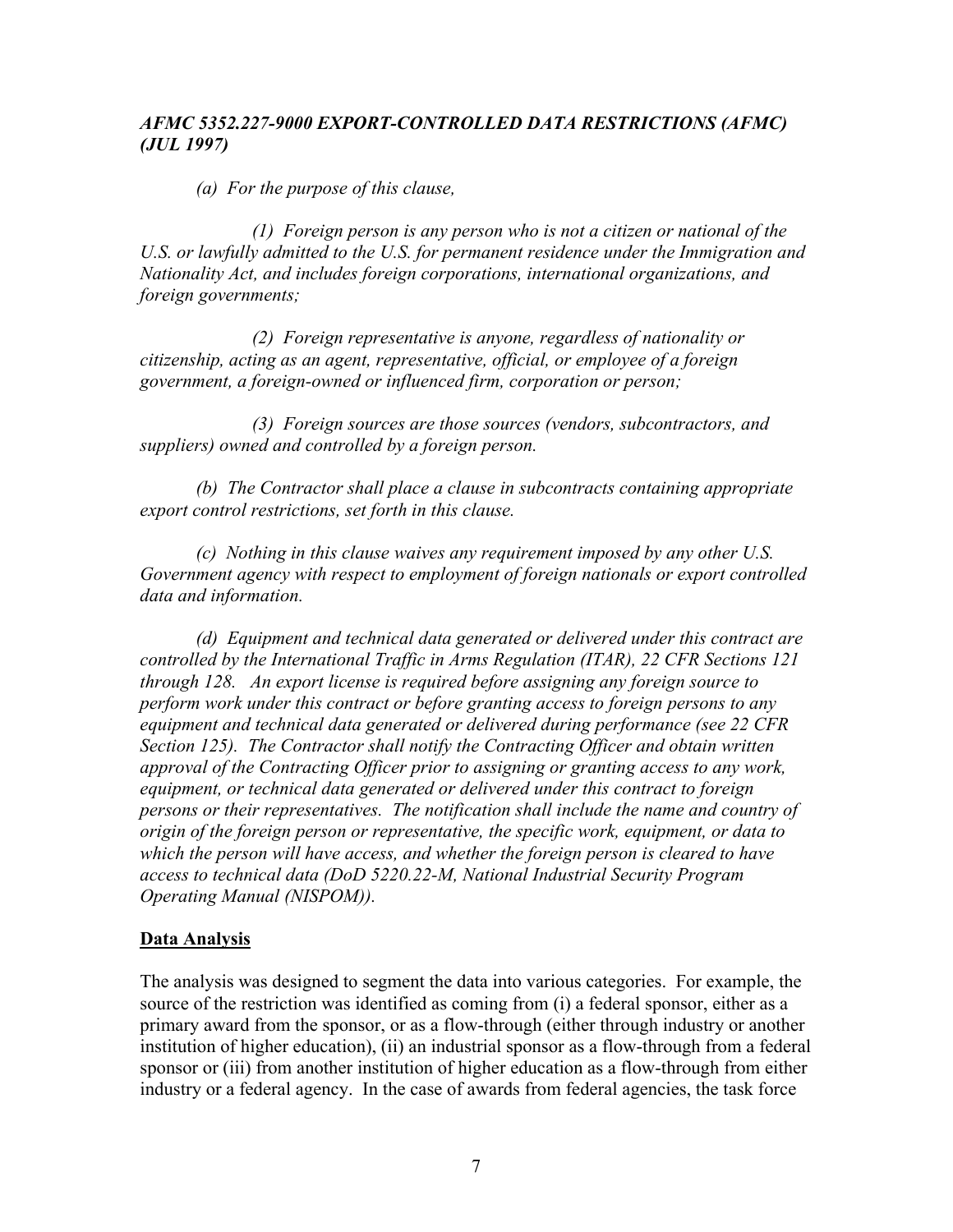identified the federal funding source as from (a) one of the DoD/mission agencies (DOE, NASA) (b) Security Agencies (NSA, ARDA, CIA) (c) one of the civilian agencies (NSF, DHHS, etc.), or (d) one of the DOE National Laboratories.

One item the Task Force was unable to address was a comparison among the number of reports of troublesome clauses during this 2003-2004 period and previous periods (e.g., two, five, or more years ago). The anecdotal sense of the Task Force members is that the number of instances has increased since early in 2001 along with difficulty in reaching conclusions satisfactory to both the sponsor and the university, but since comparable data was not kept in earlier periods, any qualitatively or quantitatively supported analysis was not possible.

Case studies are included in Appendix IV which illustrate approaches taken to reach resolution in certain instances. These are by no means all-inclusive but do illustrate institutional considerations in resolving some of these restrictions.

The data is organized in a series of tables which present the data on 138 troublesome clauses in a variety of ways:

Table I is a listing of the various sponsors which included clauses with publication restrictions, foreign national restrictions, or access and dissemination restrictions in proposed awards to the Task Force institutions. The table includes the type of restrictive clause included in the award document.

As the data shows, the greatest number of instances reported of a single restriction is with respect to the DFARS 7000 clause. It is interesting to note that no federal agency included the AFMC 5352.227-9000 foreign national restriction clause in direct awards to universities. However, universities saw it included 13 times when they were subrecipients from an industrial prime award.

Table II includes the number of instances of the inclusion of the DFARS 252-204-7000 Disclosure of Information clause, the number of schools who received the proposed clause and whether the institution accepted the clause as written, negotiated alternative language, rejected the clause, as well as instances where the negotiation is still pending.

The data shows that 70% (14) of the Task Force schools received at least one project with the DFARS 7000 clause included. Of these 14 schools, almost one-third (4) accepted the clause as written. However, more than 20% (3) rejected the proposed award because of the inclusion of the clause. Almost half of the total number of task force schools (9), which represents 64% of those receiving the language, were able to negotiate language which permitted them to accept the award. Fifteen percent (7) of the total instances of receipt of the clause are still in negotiation between sponsors and 6 of the participating institutions. It should be noted that of the 18 acceptances of the 7000 clause from Task Force schools, 16 of those were at only two institutions.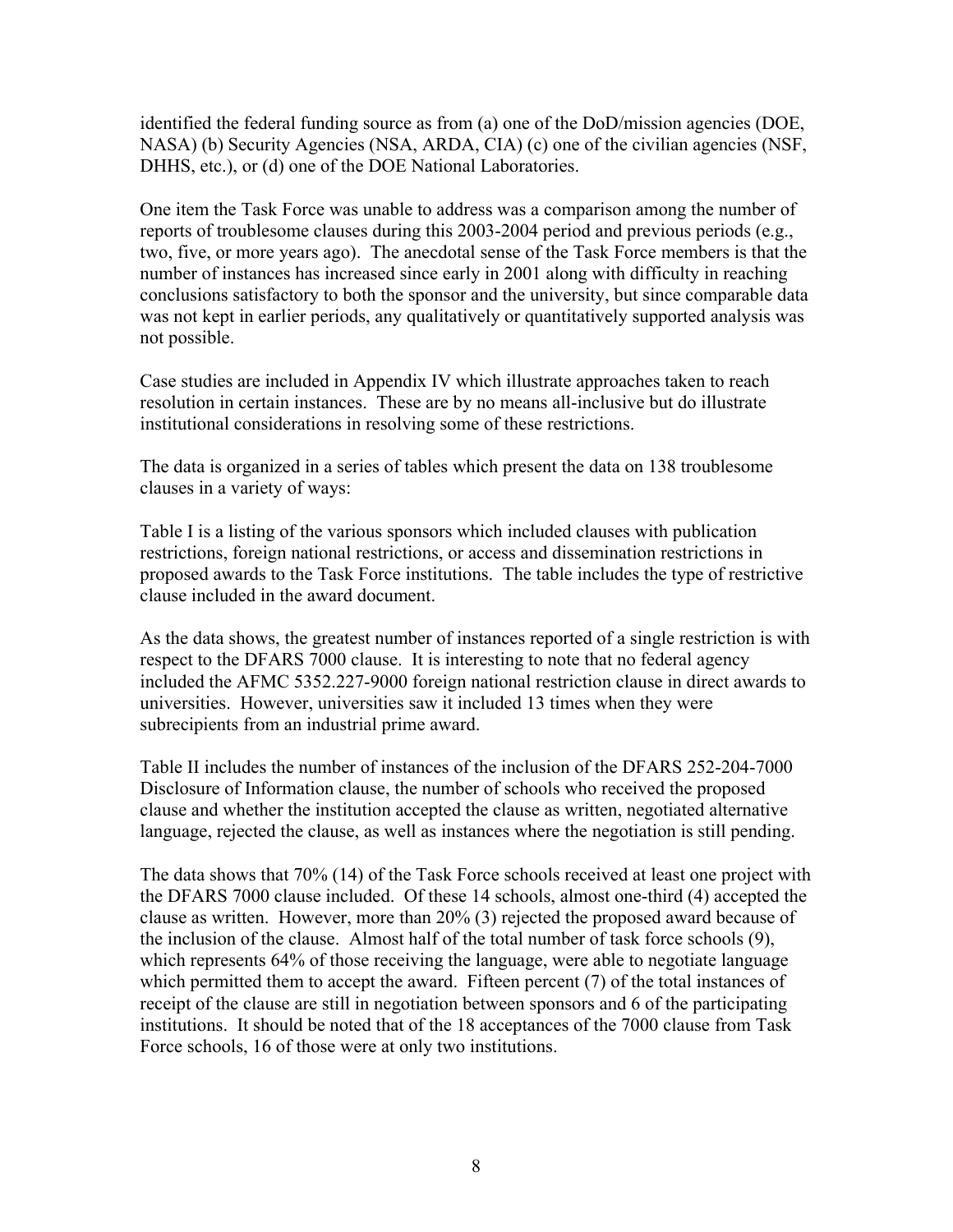#### **Table I**

| Sponsor       | Total $#$ of            | The 7000     | Other          | Foreign        | Other access            |
|---------------|-------------------------|--------------|----------------|----------------|-------------------------|
|               | instances               | clause       | publication    | national       | or dissem.              |
|               | reported                |              | restrictions   | restrictions   | restrictions            |
| DoD           | 19                      | 15           | $\overline{4}$ |                |                         |
| DoE           | $\boldsymbol{0}$        |              |                |                |                         |
| <b>NASA</b>   | $\mathbf{1}$            |              | 1              |                |                         |
| Other Govt    | 32                      | $\mathbf{1}$ | 15             | 14             | $\overline{2}$          |
| -Security     | 11                      | $\mathbf{1}$ | 1              | 9              |                         |
| Agencies      |                         |              |                |                |                         |
| $-$ NSF       | $\overline{c}$          |              |                | $\sqrt{2}$     |                         |
| -DOJ          | 6                       |              | $\frac{3}{5}$  | $\overline{3}$ |                         |
| -DHHS         | 6                       |              |                |                |                         |
| -Fed Res      |                         |              | 1              |                | $\mathbf{1}$            |
| $-HUD$        |                         |              |                |                |                         |
| $-NRC$        |                         |              | 1              |                |                         |
| -DOT          | $\overline{2}$          |              | $\overline{2}$ |                |                         |
| -FHWA         | 1                       |              |                |                | $\mathbf{1}$            |
| -ITC $\,$     |                         |              | 1              |                |                         |
| National      | $\overline{\mathbf{4}}$ |              | $\overline{4}$ |                |                         |
| Laboratories  |                         |              |                |                |                         |
| DoD via       | 77                      | 31           | 31             | 13             | $\overline{2}$          |
| industry      |                         |              |                |                |                         |
| Other         | 5                       |              | $\overline{3}$ | $\overline{2}$ |                         |
| sponsors via  |                         |              |                |                |                         |
| industry      |                         |              |                |                |                         |
| <b>TOTALS</b> | 138                     | 47           | 58             | 29             | $\overline{\mathbf{4}}$ |

#### **TROUBLESOME CLAUSES CLASSIFIED BY SPONSOR**

Institutions which accepted the 7000 clause indicated they did so reluctantly and only after long negotiation with the sponsors. In certain cases, the institution indicated that the nature of the research influenced a decision to accept. In other instances, institutions reported that the decision was based on a judgment that in the particular situation there was no harm likely to graduate students or faculty and that there was programmatic value in performing the research. The alternative, these institutions said, would have been to reject the award and the decision to accept the award was made on a non-precedent setting basis.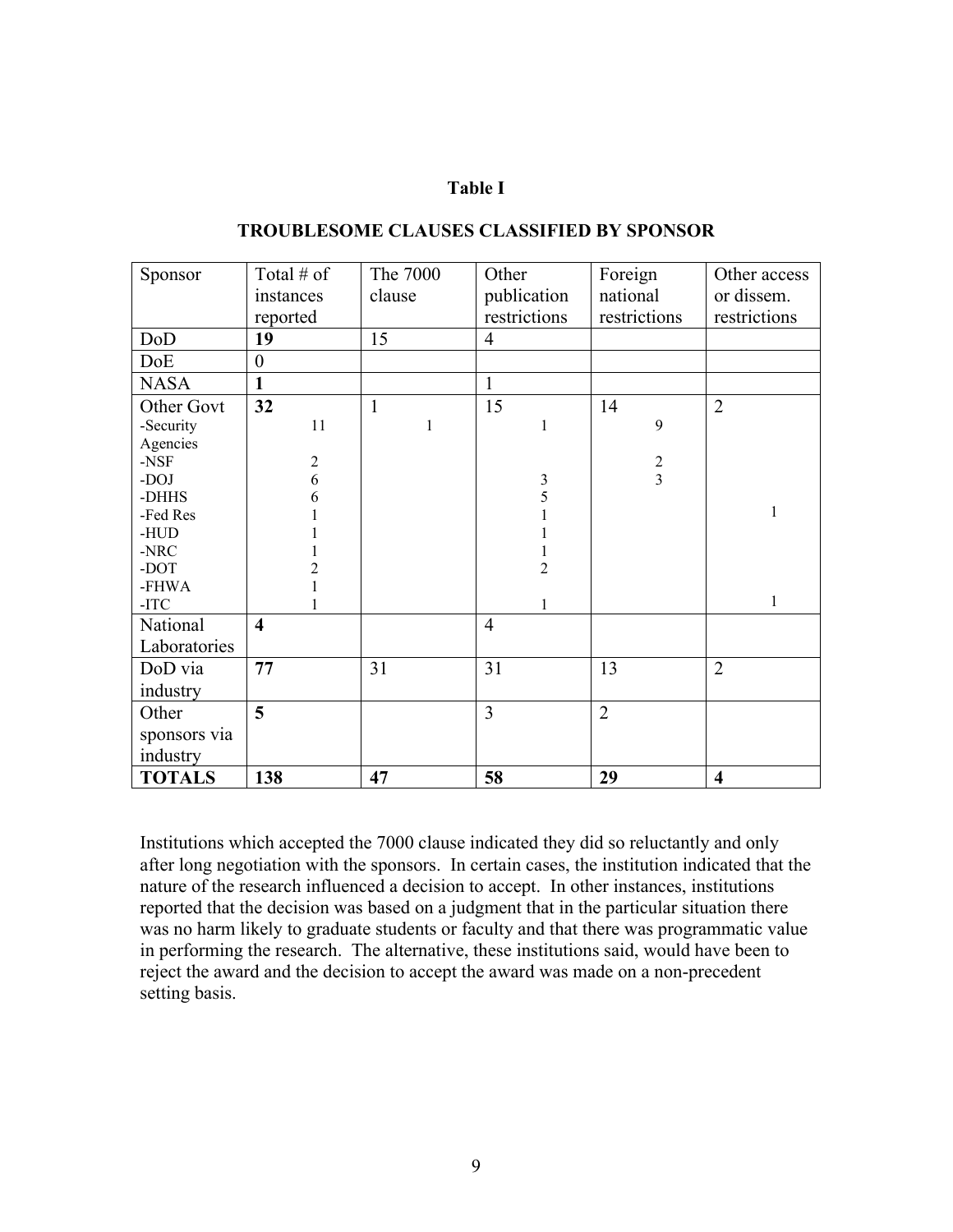## **Table II**

| Number of | Number of | Number of   | Number       | Number     | Number      |
|-----------|-----------|-------------|--------------|------------|-------------|
| instances | schools   | acceptances | negotiating  | rejecting  | pending as  |
| reported  | receiving | as proposed | alternative  | awards     | of $3/1/04$ |
|           | clause    |             | language     |            |             |
| 47        | 14        | 4 schools;  | 9 schools;   | 3 schools; | 6 schools;  |
|           |           | total of 18 | total of 19  | total of 3 | total of 7  |
|           |           | acceptances | with revised | awards     | pending     |
|           |           |             | language     | rejected   |             |

### **PUBLICATION RESTRICTION: The 7000 Clause**

Table III includes similar data on instances of the inclusion of other publication restriction clauses. More than 1/3 of the task force schools (34%) received other publication restriction clauses. In 11 instances (21%), a total of 6 schools accepted the proposed language, while 11 schools of the 16 that received the clause (68%) negotiated alternate language, and 6 schools rejected an award (37% of the schools receiving the language representing 13% of the total instances).

## **Table III**

| Number of | Number of | Number of   | Number       | Number     | Number        |
|-----------|-----------|-------------|--------------|------------|---------------|
| instances | schools   | acceptances | negotiating  | rejecting  | pending as of |
| reported  | receiving | as proposed | alternative  | awards     | 3/1/04        |
|           | clause    |             | language     |            |               |
| 51        | 16        | 6 schools;  | 11 schools;  | 6 schools; | 4 schools;    |
|           |           | total of 11 | total of 27  | total of 6 | total of 7    |
|           |           | acceptances | with revised | awards     | pending       |
|           |           |             | language     | rejected   |               |

## **PUBLICATION RESTRICTIONS: Other Clauses**

Table IV summarizes the foreign national restriction clauses included in proposed awards.

Fifteen of the twenty schools (75%) represented by task force members received clauses with foreign national restrictions. Of these, 4 schools accepted the clause as written, with a total of 8 acceptances. Four schools rejected a total of 4 awards. Nine schools (60% of those receiving this restriction) were able to negotiate acceptable language and 7 schools representing 9 instances are still negotiating language.

Although the number of foreign national restrictions was lower than the publication restrictions, schools report that it is more difficult and more time consuming to negotiate acceptable language with respect to foreign nationals than to negotiate acceptable publication language.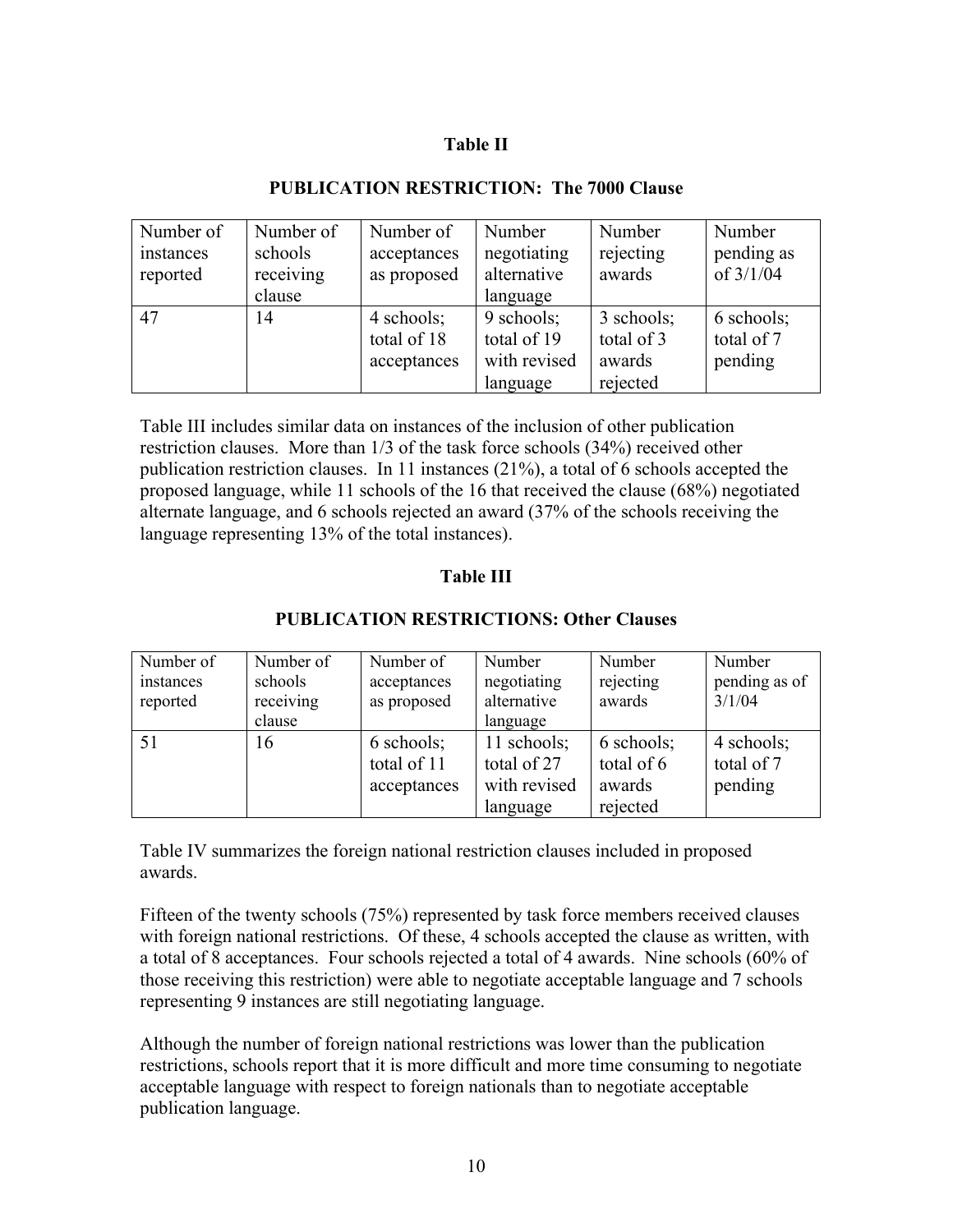## **Table IV**

## **FOREIGN NATIONAL RESTRICTIONS**

| Number of             | Number of            | Number of                  | Number                     | Number              | Number                    |
|-----------------------|----------------------|----------------------------|----------------------------|---------------------|---------------------------|
| instances<br>reported | schools<br>receiving | acceptances<br>as proposed | negotiating<br>alternative | rejecting<br>awards | pending as<br>of $3/1/04$ |
|                       | clause               |                            | language                   |                     |                           |
| 30                    | 15                   | 4 schools;                 | 9 schools;                 | 4 schools;          | 7 schools;                |
|                       |                      | total of 10                | total of 11                | total of 4          | total of 9                |
|                       |                      | acceptances                | with revised               | awards              | pending                   |
|                       |                      |                            | language                   | rejected            |                           |

Table V shows, for the few instances where there was an access/dissemination restriction other than one imposed on the use of foreign nationals, the outcome of those restrictive clauses.

#### **Table V**

# **OTHER ACCESS/DISSEMINATION RESTRICTIONS**

| Number of             | Number of            | Number of                  | Number                     | Number              | Number                    |
|-----------------------|----------------------|----------------------------|----------------------------|---------------------|---------------------------|
| instances<br>reported | schools<br>receiving | acceptances<br>as proposed | negotiating<br>alternative | rejecting<br>awards | pending as<br>of $3/1/04$ |
|                       | clause               |                            | language                   |                     |                           |
|                       |                      | 2/2                        | 3 schools;                 | 2 schools           |                           |
|                       |                      |                            | total of 3                 | rejecting 2         |                           |
|                       |                      |                            | with revised               | awards              |                           |
|                       |                      |                            | language                   |                     |                           |

For seventy-four (74) of the reported instances, institutions included data on how long it took to reach resolution on the clause language. That data is presented in Table VI.

In 25% of the instances, resolution was achieved in less than one month, ranging from 1 day to the entire month. However, in 75% of the cases (55 of 74) resolution took more than a month with 45% taking between 1 and 3 months. More disturbing is that of the 55 cases, an equal number to those resolved inside a month (19, or 25%) took between 3 and 6 months, and in three cases it took more than 6 months.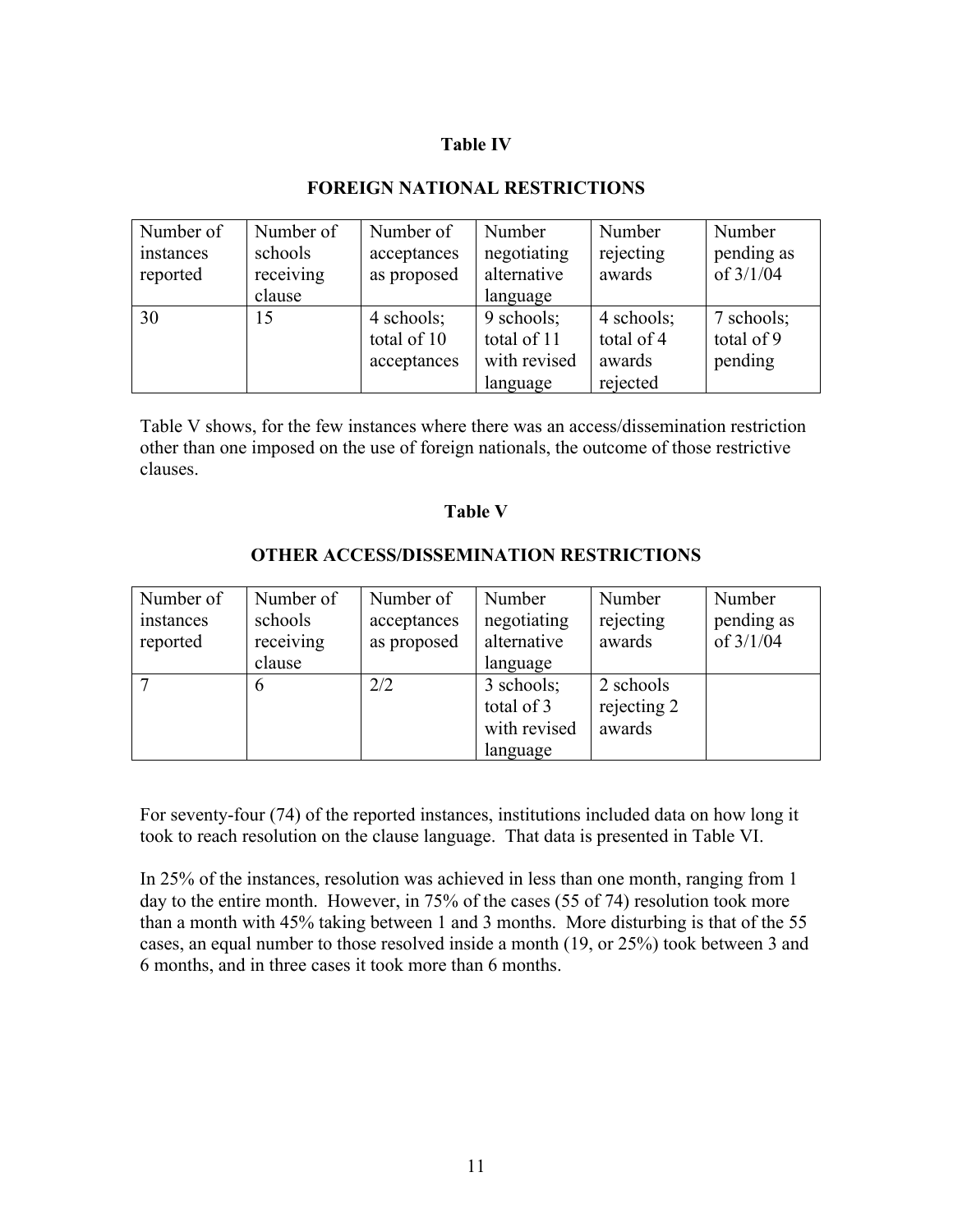### **Table VI**

## **TIME DELAY TO RESOLUTION**

| Less than. | 1-3 months | 3-6 months | More than 6 | Total |
|------------|------------|------------|-------------|-------|
| month      |            |            | months      |       |
|            | n 1<br>ັ∼  |            |             |       |

One example from one university illustrates the significant problems encountered with time delays in reaching at outcome (whether negotiated language or rejection of the award). In addition, although not factored into the discussion below, there is significant administrative time requirements in an institution's sponsored programs office, by the principal investigator, and by personnel at sponsoring agencies (both administrative and programmatic) which are not value-added activities.

#### The example:

Institution A was collaborating with an industrial partner (B) in response to a DOD solicitation. At the time the proposal was submitted by the institution, it was made clear to the industrial partner that—if the proposal were accepted for award—the subcontract could not include any restrictions on either the publications or the use of foreign nationals.

Despite the fact the university made it clear at the proposal stage it could not accept these restrictions, the award from DOD to the prime and from the prime (B) to the institution A included these restrictions. Although both restrictions were addressed throughout the negotiation, the foreign national issue was, both the university and the industrial prime thought, resolved. Specifically, after two months, it appeared to both parties that there would be no foreign national restriction imposed by DOD on the subaward. It took seven months to reach a resolution on the publication issue, i.e., negotiate alternative language to the 7000 clause. Once that had been done, the prime was advised by DOD that no foreign nationals could be used on the program and negotiations resumed on that issue. This is a multimillion dollar subaward for the university, and the university is central to the industrial prime being able to perform. Discussions are still ongoing between the university, DOD, and the industrial prime, it is becoming increasingly evident that the university will reject the subcontract because DOD is adamant about the foreign national restriction.

#### **Relationship to Export Controls**

There are a number of institutions of higher education whose policies preclude the acceptance of restrictions on publications and a smaller number whose policies do not allow acceptance of clauses which restrict access to or the dissemination of data resulting from research activities (including restrictions on foreign nationals). When institutions operate within these policies, the basic and applied research they are performing on campus within the borders of the United States are exempt from the requirements of the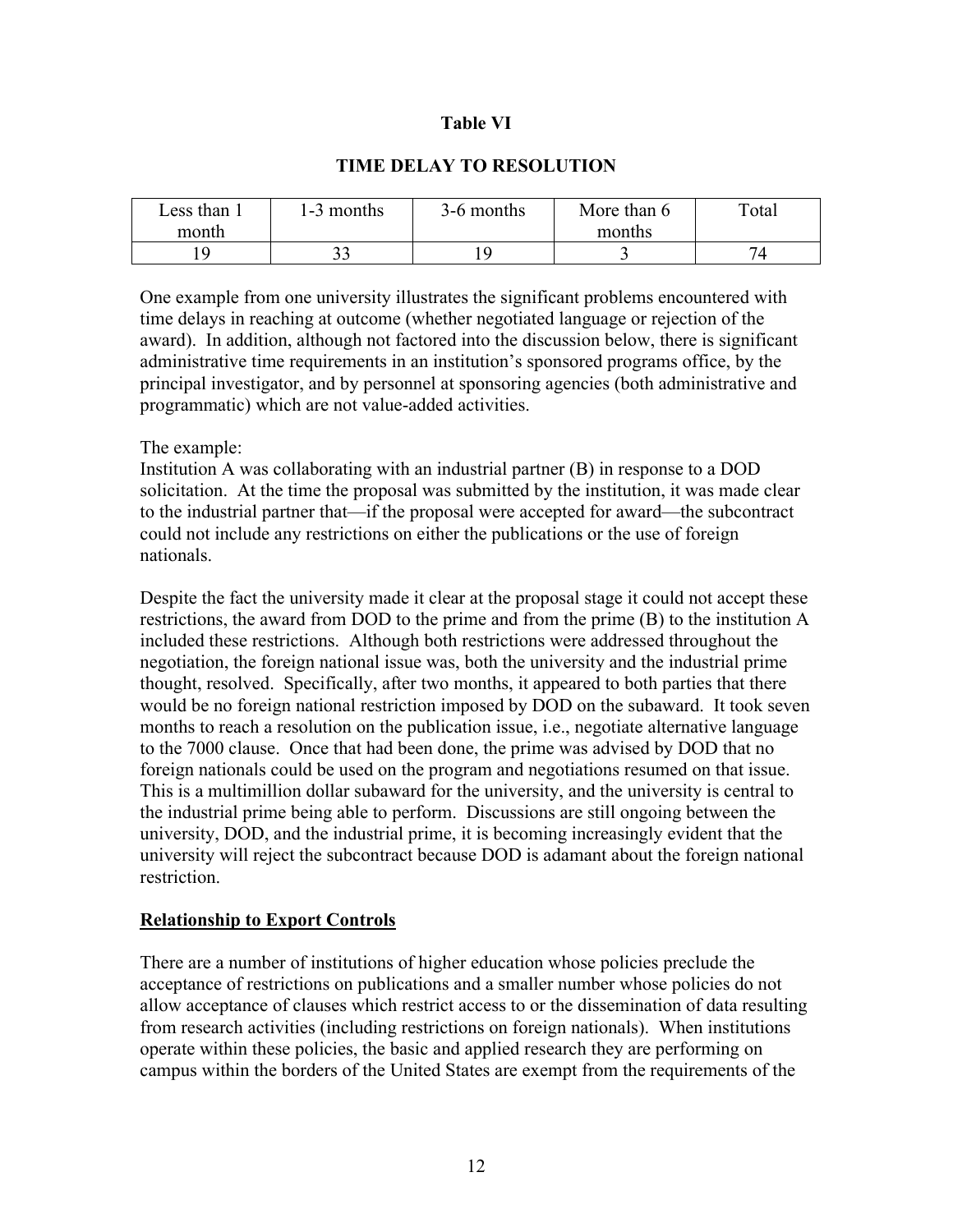export control regulations.<sup>[10](#page-12-0)</sup> In such cases, licenses are not required to allow foreign nationals who are not permanent residents of the United States to participate in the research activities. When accepting restrictions, institutions may be required to seek and be granted export control licenses to allow their own graduate students and postdoctoral students and faculty who are foreign citizens to participate in the research projects ("deemed" exports). The amount of time which can elapse while waiting for such licenses to be granted can vary from a few weeks to a few months to years and the effect on the research program can be significantly adverse.

### **Conclusions**

Assuming the experience of the participating institutions is reasonably typical,  $\frac{1}{1}$  the most disturbing outcome revealed by the data is the substantial negative impact on the conduct of basic and applied research of value to the nation which normally takes place in institutions of higher education in the United States. The nation and industry depend on universities to do this research, which is not frequently pursued in other sectors, in order to sustain the nation's leadership position in education and innovation. Institutions have as a cornerstone of their activities and values openness and the unfettered transmission of knowledge through educational activities and the creation of new knowledge through research and scholarly activities. Most institutions (and all but one in the study population) have a formal policy against accepting restrictions on publications; a lesser number, but certainly a majority of the task force institutions, have either formal policies or institutional practices that preclude restrictions on foreign nationals who engage in research at their institutions.<sup>[12](#page-12-2)</sup> Even when an institution and a sponsor are finally able to negotiate acceptable language, the time delay (often counted not in days, but in weeks and months) can have a substantial negative impact on the research and the students who do that research.

In many instances, institutions were able to accept language only after extensive negotiations that included significant interchange not only with various levels within the agency's contracting hierarchy but also, and equally importantly, with program officials at the agencies. The involvement of program officers was, as reported in some of the data, critical to a mutually agreeable outcome.

The failure to reach timely resolution of these troublesome clauses creates hardships, sometimes quite severe. Delays may cause students not to be hired to work on projects and may delay significantly completion of theses and dissertations. Faculty and researchers are often forced to turn their attention and talents toward research projects that do not involve these difficulties. For a sponsoring agency, delays may unduly

<span id="page-12-0"></span><sup>&</sup>lt;sup>10</sup> See Department of State International Traffic in Arms Regulations (22 CFR 120-130) and Department of Commerce Export Administration Regulations (15 CFR 730-774)

<span id="page-12-1"></span> $11$  The institutions in the study were deliberately chosen to represent the full spectrum of institutions receiving funding from the government. Although some institutions reported relatively few instances of troublesome clauses, institutions with major DOD/Security Agency funding reported a far greater instance of difficulty both in the receipt of troublesome clauses and in the time frame to resolution.

<span id="page-12-2"></span> $12$  See Appendix III for one institution's rationale for not accepting troublesome clauses on its campus.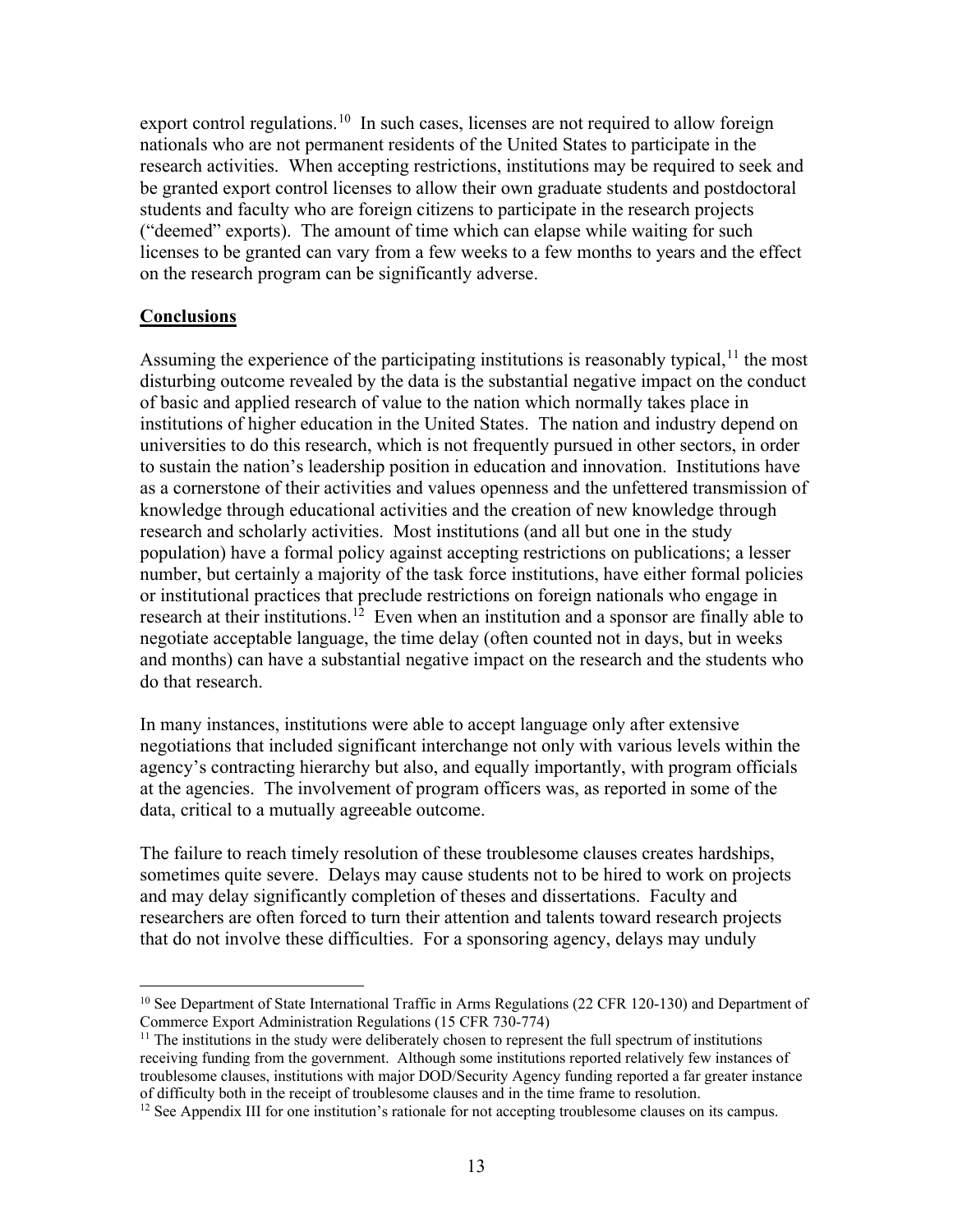restrict an agency in its mission to have research performed in line with programmatic expectations.

From the data collected by the task force during the reporting period, there was no lessening in the frequency of the inclusion in proposed awards of clauses which restrict publications and the use of foreign nationals in research projects. Further, with the recent attention to issues surrounding the labeling of projects as SBU (sensitive but unclassified) there is increasing concern that the difficulties institutions have in negotiating these clauses will expand.

## **Recommendations**

NSDD-189 is a clear statement to agencies and universities that basic and applied research should be free from publication or other restrictions and that the mechanism for control of information generated during federally funded fundamental research in science, technology and engineering at colleges, universities and laboratories is classification. This policy was reaffirmed in November 2001 in a letter from Dr. Condoleeza Rice to Dr. Harold Brown. **We recommend, therefore, that agencies adhere to the spirit of this principle and not impose publication and foreign national restrictions.**

In recent months, several task force members have been encouraged by the increased understanding by personnel, from both the government and industry, of the university issues as they relate to these restrictions. This has resulted, in some instances, in an agency recognizing the difference between the basic and applied research that is done at a university and the development and commercialization work that is subsequently done by an industrial partner who is subject to restrictions. Some sponsors have structured awards to recognize that difference. Although the research may seem on a superficial review to be similar, the motivation and purpose for doing the research are quite different in industry and academia. Industry pursues research to bring products to market and make a profit. Academia does not pursue research for this purpose, but rather engages in years of research to increase knowledge. The history of academic research in the United States and elsewhere establishes that openness and free exchange of ideas among diverse researchers are essential to fundamental scientific and engineering discoveries. Government restrictions are incompatible with academic research. **We recommend that all agencies be encouraged to make similar distinctions in the awarding of contracts and the approval of university subawards from industrial prime awards. Further, we recommend that agencies make clear to industrial prime awardees that the restrictive publication and foreign national clauses they receive do not have to be passed down to university subawardees when the purpose of the funding to the university subawardee is for basic research. One specific recommendation in this regard is to revise the DFARS "prescription" guidance to provide that the 7000 clause is not to be used in contracts for university research, either direct or as a flowdown.**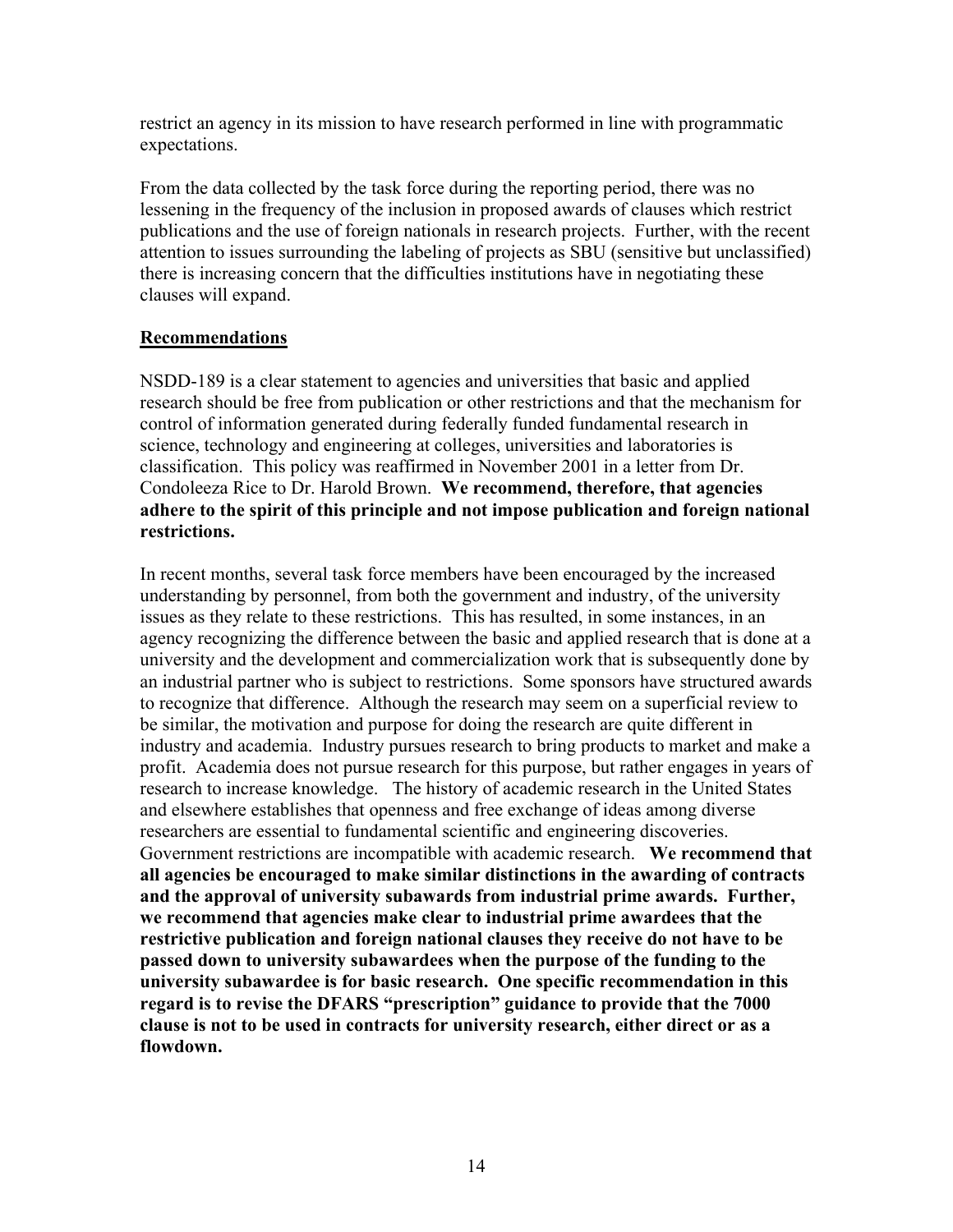In summary, then, we urge the Office of Science and Technology Policy to work with agencies and universities to build needed flexibility into the research enterprise so that agreements may be negotiated in a mutually acceptable and timely manner and the significant research undertaken by universities not be impacted by needlessly bureaucratic restrictions.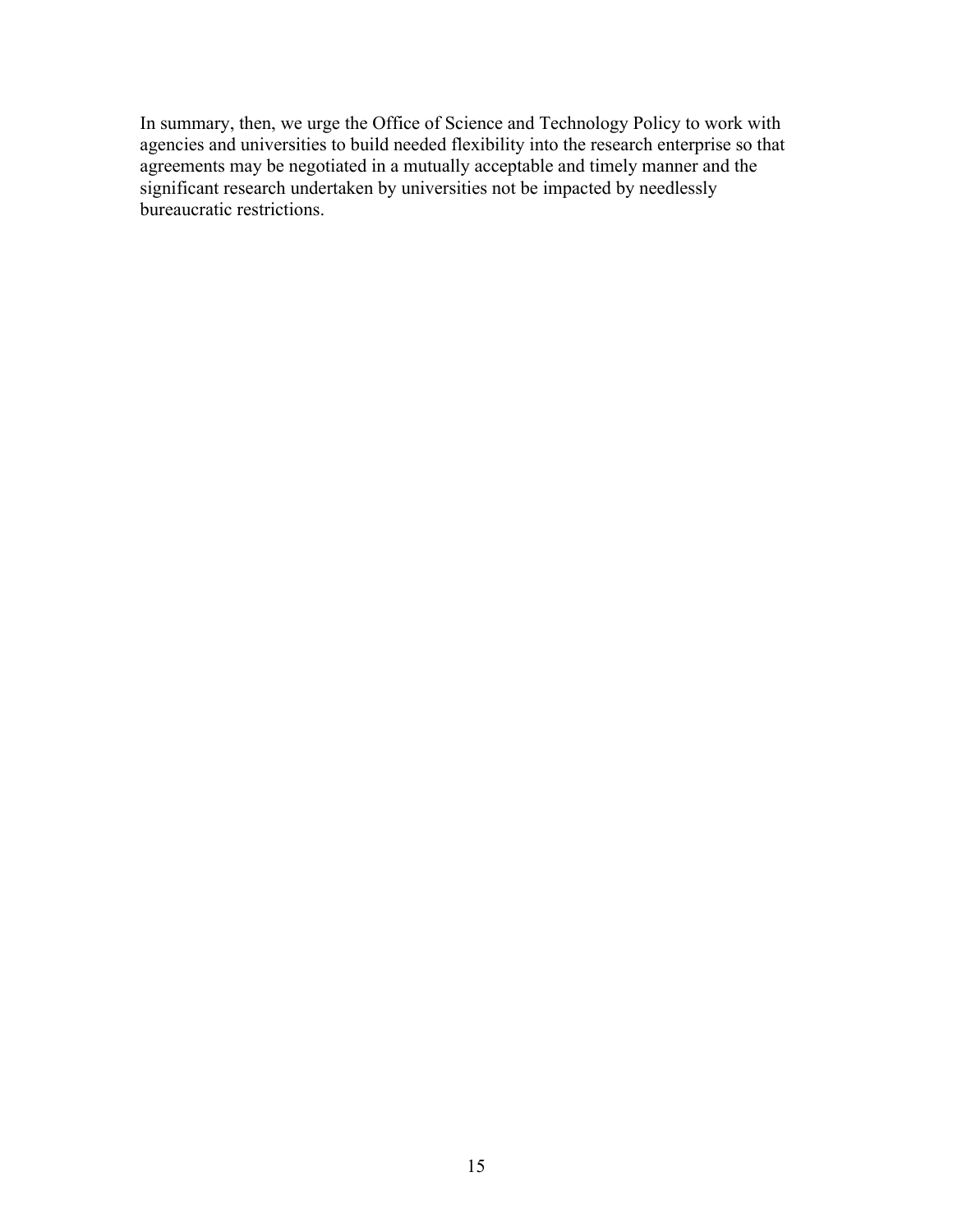## **APPENDIX I Summary of Number of Troublesome Clauses Reported by Task Force Schools (raw data, by category)**

| Restriction       | Accepted       | Negotiated Alternate     |                         | Negotiation    | Total          |
|-------------------|----------------|--------------------------|-------------------------|----------------|----------------|
|                   | <b>as</b>      | Language                 | Rejected<br>Award       | in Progress    |                |
|                   | Proposed       |                          |                         |                |                |
|                   |                |                          |                         |                |                |
|                   |                | <b>October 14, 2003</b>  |                         |                |                |
| FAR 7000 clause   | 3              | 4                        | $\overline{2}$          | 11             | 20             |
| Other publication | $\overline{4}$ | $\overline{3}$           | $\overline{2}$          | 3              | 12             |
| Foreign national  | $\overline{4}$ | $\overline{4}$           |                         | $\overline{2}$ | 10             |
| Data access/diss. | $\mathbf 1$    | $\mathbf{1}$             |                         | $\mathbf{1}$   | $\overline{3}$ |
| Miscellaneous     |                | 3                        |                         | $\overline{2}$ | $\overline{5}$ |
| <b>TOTALS</b>     | 12             | 15                       | $\overline{\mathbf{4}}$ | 19             | 50             |
|                   |                |                          |                         |                |                |
|                   |                | <b>October 31, 2003</b>  |                         |                |                |
| FAR 7000 clause   | 14             | 11                       | $\overline{2}$          | 9              | 36             |
| Other publication | 11             | 9                        | $\overline{2}$          | 9              | 31             |
| Foreign national  | 9              | 6                        |                         | 6              | 22             |
| Data access/diss. | $\mathbf{1}$   | $\overline{2}$           |                         | 6              | 9              |
| Miscellaneous     |                | 5                        |                         | 3              | 8              |
| <b>TOTALS</b>     | 35             | 33                       | 6                       | 33             | 107            |
|                   |                | <b>December 31, 2003</b> |                         |                |                |
| FAR 7000 clause   | 14             | 16                       | 3                       | 19             | 52             |
| Other publication | 11             | 10                       | $\overline{2}$          | 16             | 39             |
| Foreign national  | 10             | 7                        | $\mathbf{1}$            | 10             | 28             |
| Data access/diss. | 1              | $\overline{2}$           | $\mathbf{1}$            | 6              | 10             |
| Miscellaneous     |                | 11                       |                         | 4              | 15             |
| <b>TOTALS</b>     | 36             | 46                       | $\overline{7}$          | 55             | 144            |
|                   |                |                          |                         |                |                |

# **February 28, 2004**

|                 | Total       | Accepted       | Negotiated | Rejected       | Negotiation | Total    |
|-----------------|-------------|----------------|------------|----------------|-------------|----------|
|                 | number of   | <b>as</b>      | Alternate  | Award          | in Process  |          |
|                 | submissions | Proposed       | Language   |                |             |          |
| <b>FAR 7000</b> | 47          | 18             | 19         | 3              |             | 47       |
| clause          |             |                |            |                |             |          |
| Other           | 71          | 11             | 27         | 6              | 7           | 51       |
| publication     |             |                |            |                |             |          |
| Foreign         | 40          | 9              | 11         | 4              | 9           | 33       |
| national        |             |                |            |                |             |          |
| Data access/    | 7           | $\overline{2}$ | 3          | $\overline{2}$ | 0           |          |
| dissemination   |             |                |            |                |             |          |
| Miscellaneous   | 15          | 0              | $\theta$   | $\theta$       |             | $\theta$ |
| <b>TOTALS</b>   | 180         | 40             | 60         | 15             | 23          | 138      |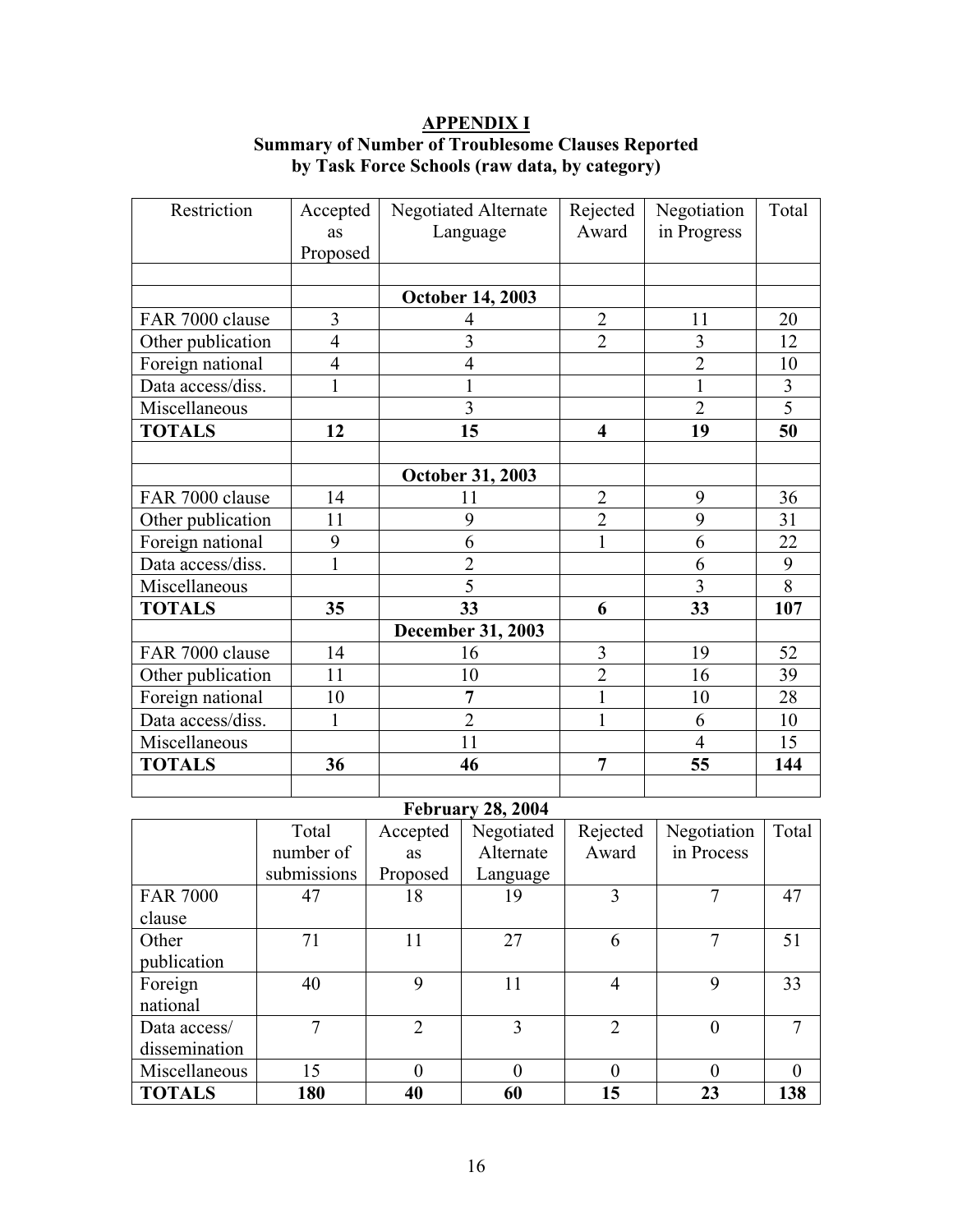#### **APPENDIX II**

## **INSTITUTIONAL REPORTING OF TROUBLESOME CLAUSES AND NUMBER INCLUDED IN ANALYSIS**

| <b>Institution</b>                    | # Reported in<br><b>Database</b> |
|---------------------------------------|----------------------------------|
| California Institute of Technology    | 2                                |
| Carnegie Mellon University            | 10                               |
| Duke University                       | 5                                |
| Georgia Institute of Technology       | 22                               |
| Harvard University                    | 3                                |
| Massachusetts Institute of Technology | 18                               |
| Northwestern University               | 3                                |
| The Pennsylvania State University     | 16                               |
| <b>Stanford University</b>            | 3                                |
| Texas A&M University                  | 6                                |
| University of California, Berkeley    | 9                                |
| University of California, San Diego   | $\overline{4}$                   |
| University of Cincinnati              | 22                               |
| University of Colorado, Boulder       | 11                               |
| University of Maryland, College Park  | 15                               |
| University of Michigan                | 8                                |
| University of Minnesota               | 6                                |
| University of Texas at Austin         | 6                                |
| University of Wisconsin               | 8                                |
| <b>Washington University</b>          | 3                                |
| <b>TOTAL</b>                          | 180                              |

Of the 180 reported cases of troublesome clauses, 138 were selected for detailed analysis in this report. Not included were clauses reported on classified contracts (where the fundamental research exemption is not available), on non-research sponsored programs, on awards from commercial entities using their own funds, from foundations, and other miscellaneous submissions which, when analyzed, did not fit the parameters of this study.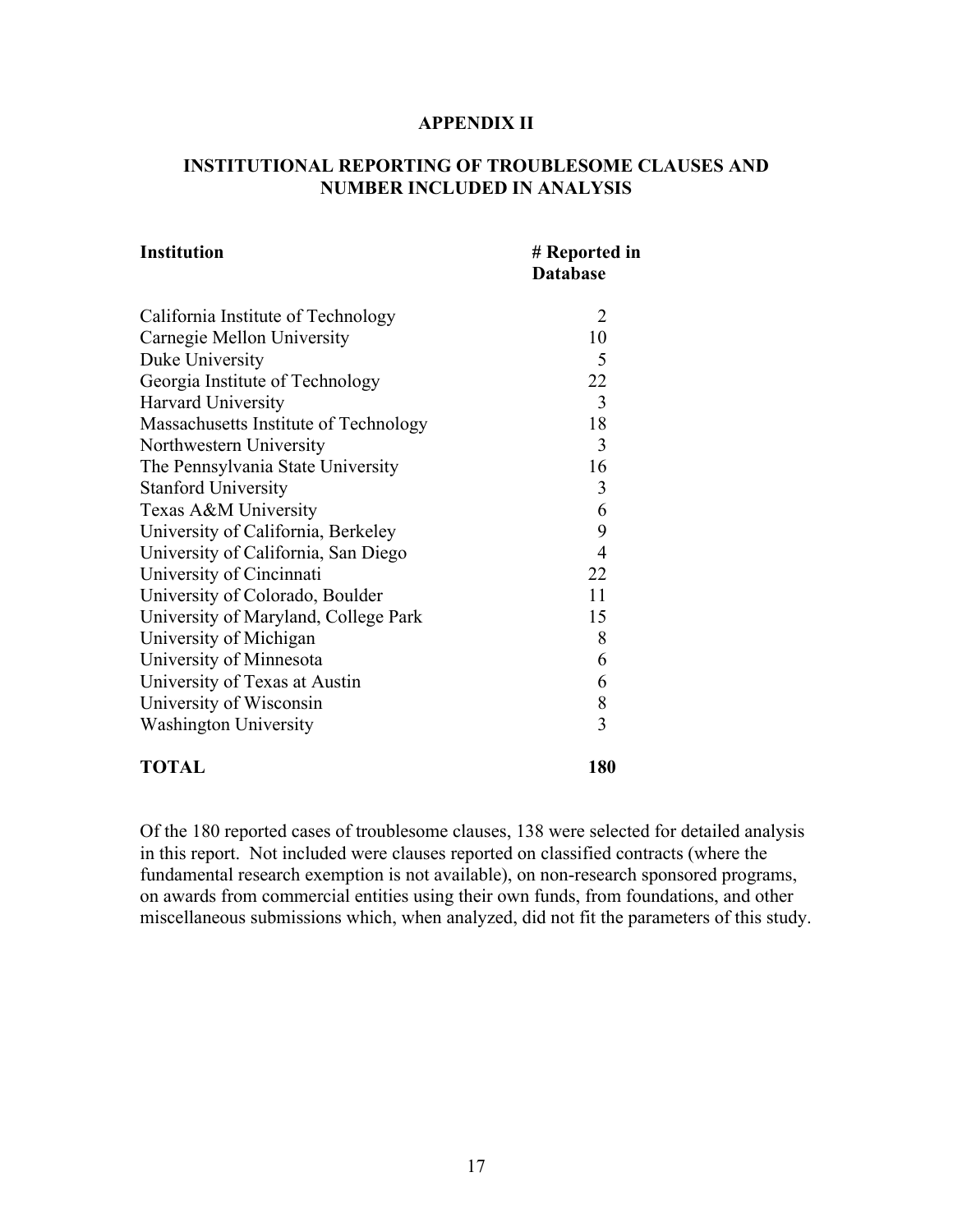#### **APPENDIX III**

#### **INSTITUTIONAL RATIONALE**

The Massachusetts Institute of Technology (MIT) is one of the Task Force schools. Within the last two years, MIT has reviewed its policies and procedures with respect to accepting restrictions on its grants and contracts.

MIT issued a report entitled "In The Public Interest: Report of the ad hoc Faculty Committee on Access to and Disclosure of Scientific Information" on June 12, 2002. That report stated that "MIT, to fulfill its mission, must have an open intellectual environment. Education and scholarship are best served through the unconstrained sharing of information and by creating the opportunities for free and open communication…..National security, the health of our nation, and the strength of our economy depend heavily on the advancement of science and technology and on the education of future generations. The well-being of our nation will ultimately be damaged if education, science, and technology suffer as a result of any practices that indiscriminately discourage or limit the open exchange of ideas." That report is available on the web at [http://web.mit.edu/faculty/reports/publicinterest.pdf.](http://web.mit.edu/faculty/reports/publicinterest.pdf)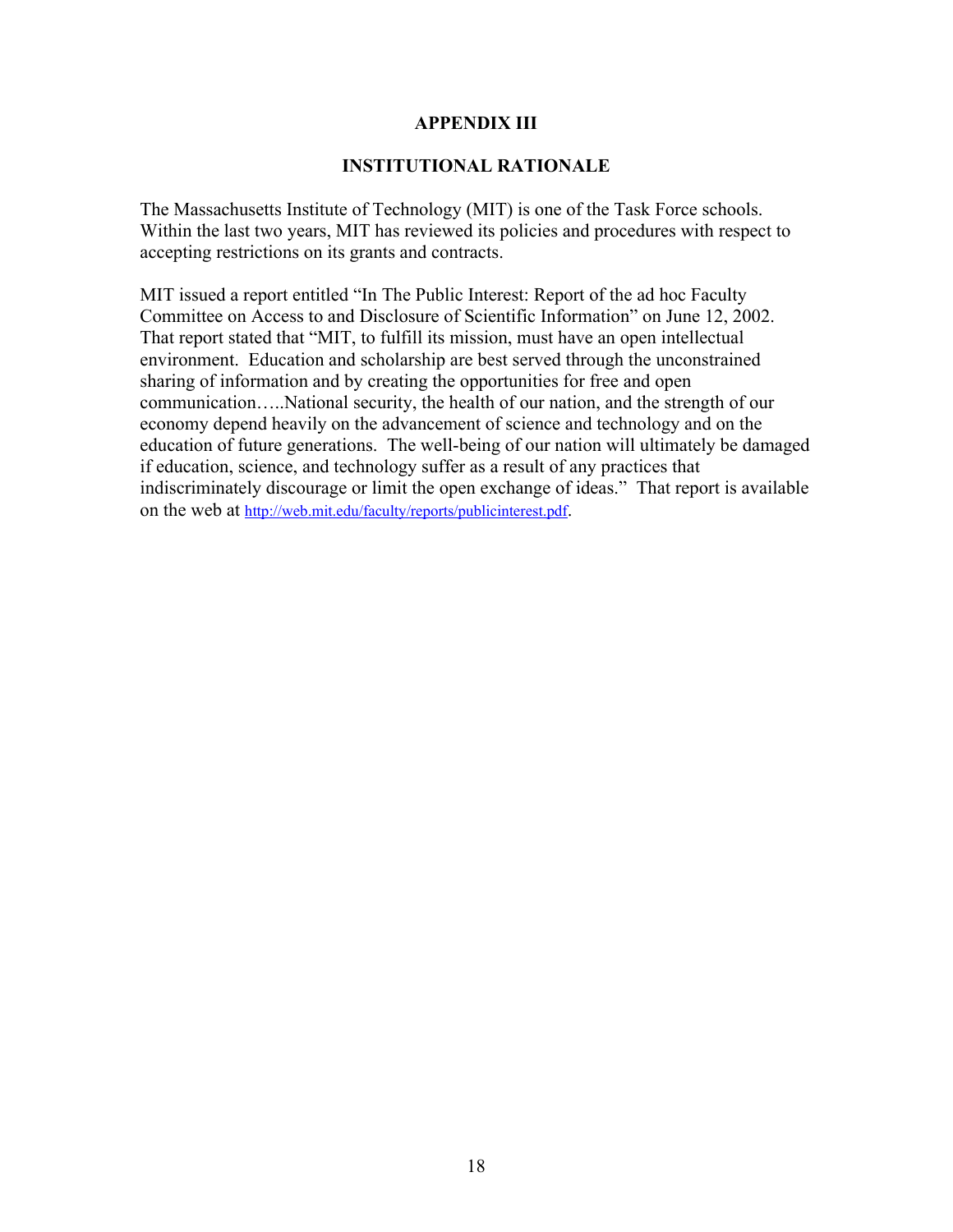## **APPENDIX IV**

## **CASE STUDIES**

Two of the case studies that reference clauses reported by several of the task force schools are adapted from the document "Export Controls and Universities: Information and Case Studies" written and published by the Council on Governmental Relations in February 2004. They are included with express permission from the Council.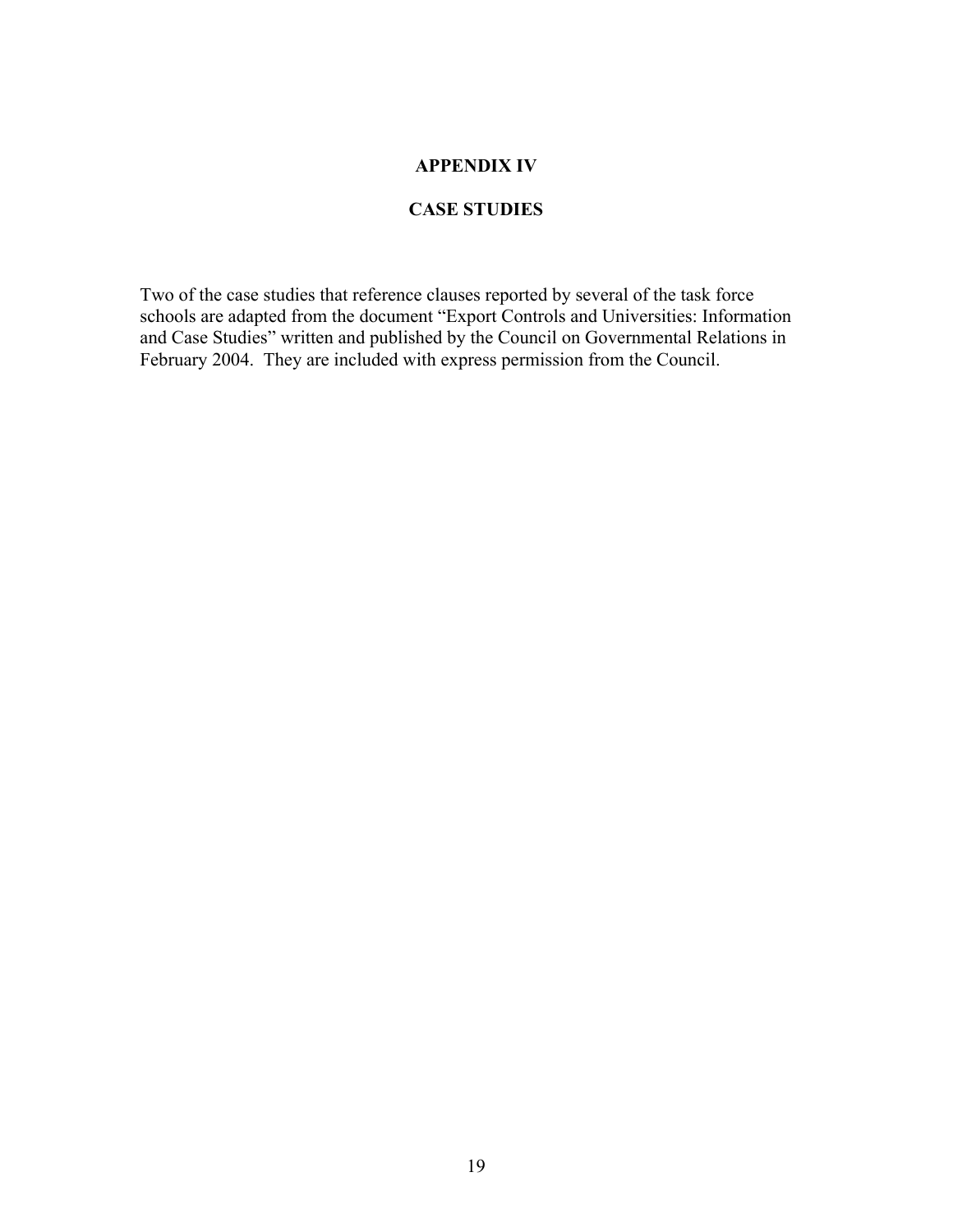# **CASE #1 Proposed Publication Restriction**

# **Scenario**

A Principal Investigator (PI) is doing basic research in the field of remote sensing. Your institution receives a research contract from the Department of Defense (DOD) as well as a subcontract from another university in support of this work. Both agreements incorporate the following clause:

*DFARS 252.204-7000 Disclosure of Information. As prescribed in 204.404-70(a), use the following clause: DISCLOSURE OF INFORMATION (DEC 1991)*

*(a) The Contractor shall not release to anyone outside the Contractor's organization any unclassified information, regardless of medium (e.g., film, tape, document), pertaining to any part of this contract or any program related to this contract, unless—*

*(1) The Contracting Officer has given prior written approval; or (2) The information is otherwise in the public domain before the date of release. (b) Requests for approval shall identify the specific information to be released, the medium to be used, and the purpose for the release. The Contractor shall submit its request to the Contracting Officer at least 45 days before the proposed date for release.*

*(c) The Contractor agrees to include a similar requirement in each subcontract under this contract. Subcontractors shall submit requests for authorization to release through the prime contractor to the Contracting Officer.*

# **Analysis and Comment**

This clause would restrict publications. The research to be performed falls under ITAR Category XV and if the restrictive publication clause is not modified, a license from the State Department would be required to export the technical data or to use foreign nationals on the research program. The publication clause seeks to control any and all unclassified information, regardless of medium, that the government believes may be sensitive and inappropriate for release to the public. If accepted without substantive changes, the research the PI is conducting would no longer qualify as fundamental research and would therefore not fall under the exemption afforded under export control laws and any transmission of the data (oral, written, or visual representation) generated by the project or the final results to any foreign national will be a deemed export and will require a license from the State Department before making a disclosure. Further, the PI will have to get prior approval to publish. NSDD 189 states, as a matter of federal policy, that papers or other publications resulting from unclassified contracted fundamental research are exempt from the prepublication controls. NSDD further states that when national security requires controls on publication,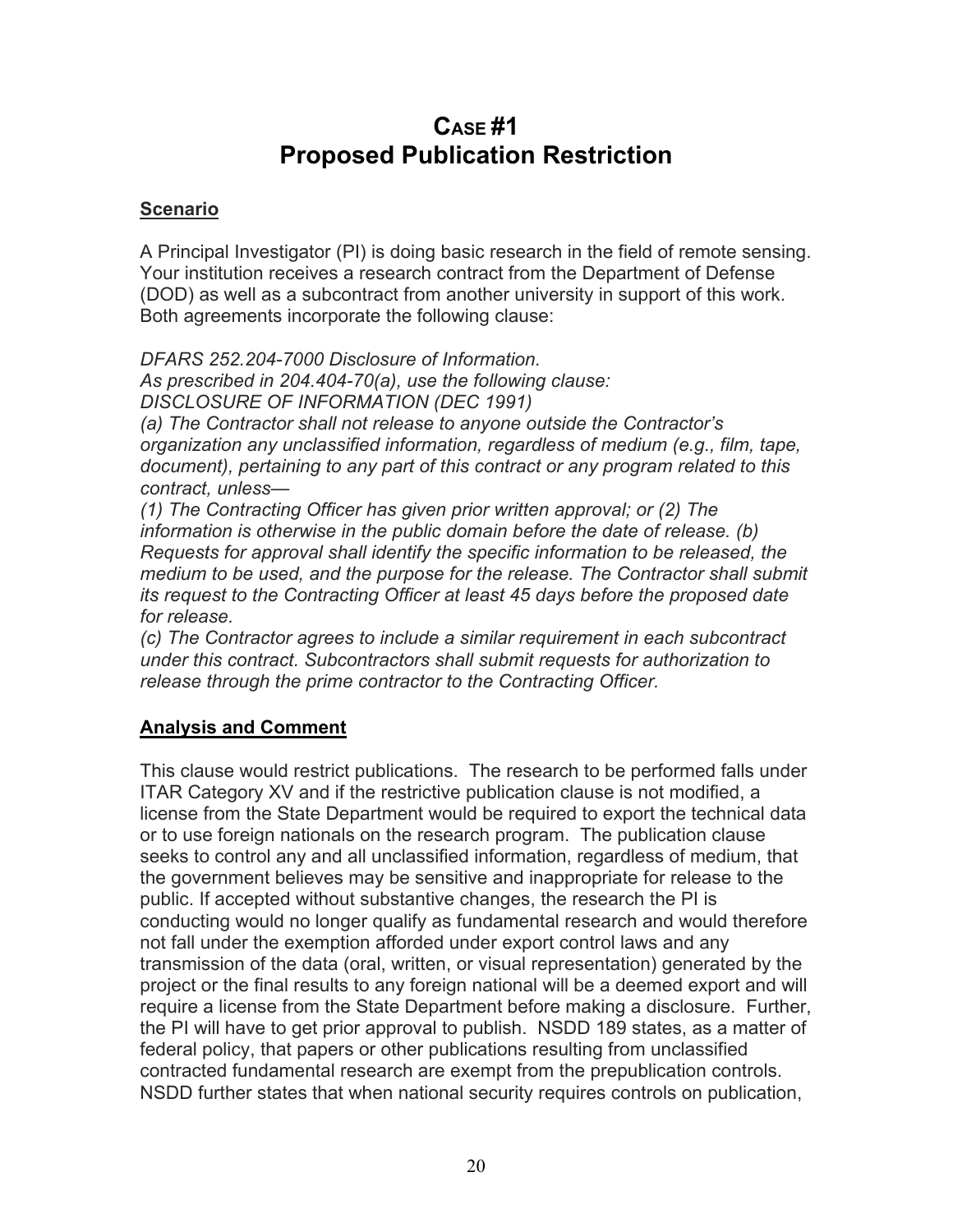the mechanism that must be used to restrict the dissemination of information generated during federally-funded fundamental research in science, technology, and engineering at colleges, universities, and laboratories is classification. In other words, NSDD 189 stands for the proposition that no restrictions may be placed upon the conduct or reporting of federally-funded fundamental research that has not received national security classification, except as provided in applicable U.S. Statutes (NSDD189).

Some universities have successfully requested the deletion of 252.204-7000 and, in most cases, accepted a 30-day review and comment period.

There are two important elements of any prepublication review clause: (1) establish a precise time limit for the government review, and (2) limit the scope of the review to a review for the inclusion of (a) classified information, in the case of the government, and (b) to the information that could jeopardize patent rights and clearly identified proprietary or confidential information of the sponsors, in the case of private industry (provided none of the proprietary information is marked by industry as export-controlled).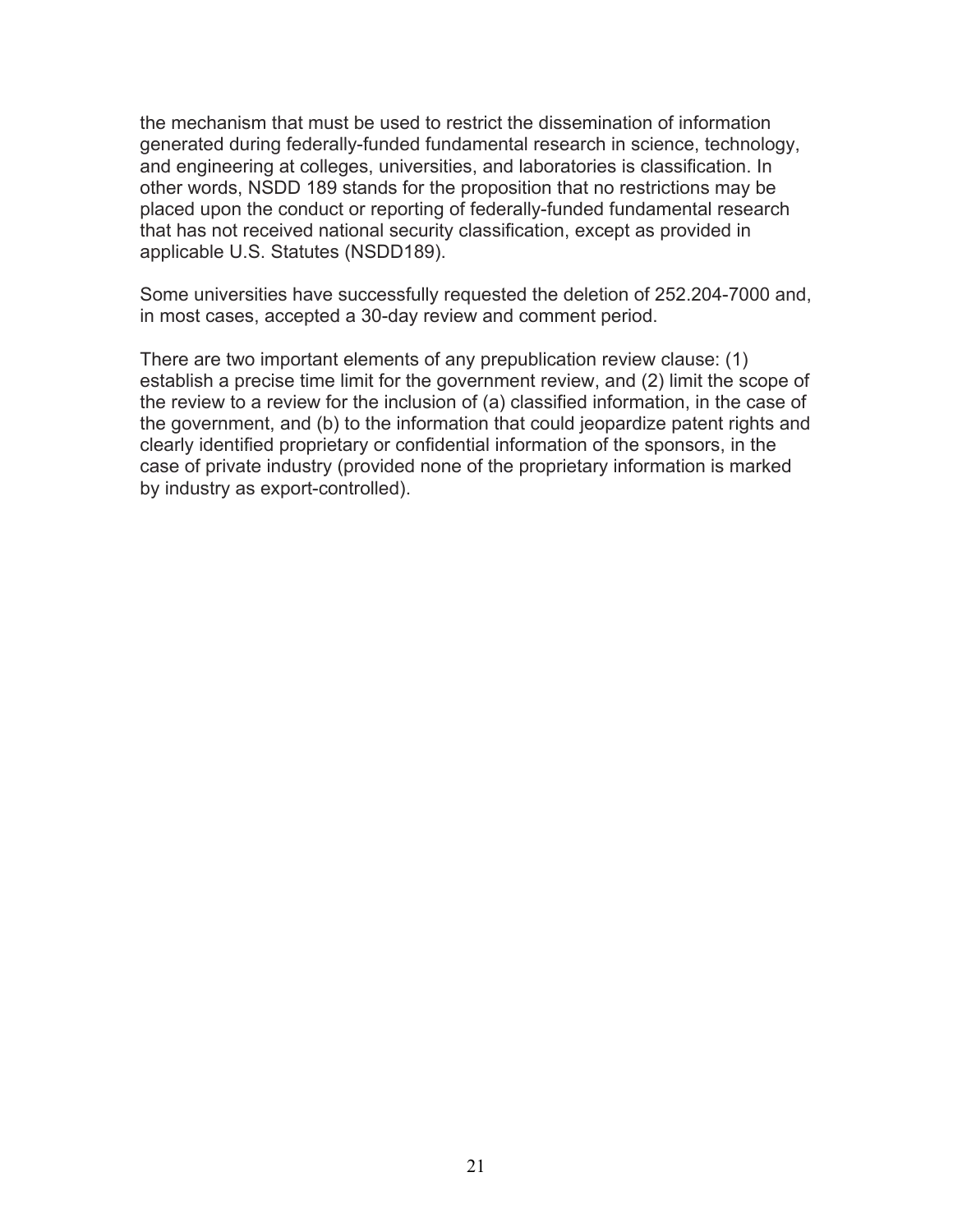# **CASE #2 Proposed Publication Restriction**

# **Scenario**

A small company has received SBIR funding from the Army and issued a subcontract to an institution of higher education. The Principal Investigator, a professor in the mechanical and aerospace engineering department, will be helping the company develop and fabricate components for ground effect machines (GEMS). The company will need to provide export-controlled data (called "technical data" in the ITAR) in order for your institution to assist with the effort. Neither party expects that the university team will be involved in the manufacturing of the final product to be delivered to the Army by the company. Several of the students and post docs who will be working on the project are foreign nationals, as is the Principal Investigator, who is British. The agreement contains the following clause:

## *H-6 Dissemination of Information*

*a. There shall be no dissemination or publication, except within and between the Contractor and any subcontractors, of information developed under this contract or contained in the reports to be furnished pursuant to this contract without prior written approval of the COTR.*

# **Analysis and Comment**

There is a publication approval requirement as an award condition. Because the restriction on publication pertains to "information developed under this contract," it will capture university generated data that otherwise would be (presumably) in the public domain, in addition to information provided to the university by the company (which has every right to restrict disclosure of its own information, which is not in the public domain to begin with). The sponsor is providing "technical data," a term of art used in the ITAR to indicate information that is subject to ITAR control, to the university research team. Nominally this is a fundamental research project but it fails on the ground of being subject to disclosure restrictions.

While it is possible that the faculty may not be directly performing any ITAR related work, the project team will be given access to ITAR data. Accepting this prior approval clause will eliminate the fundamental research exclusion and require the university to obtain licenses for the foreign nationals to work on the project.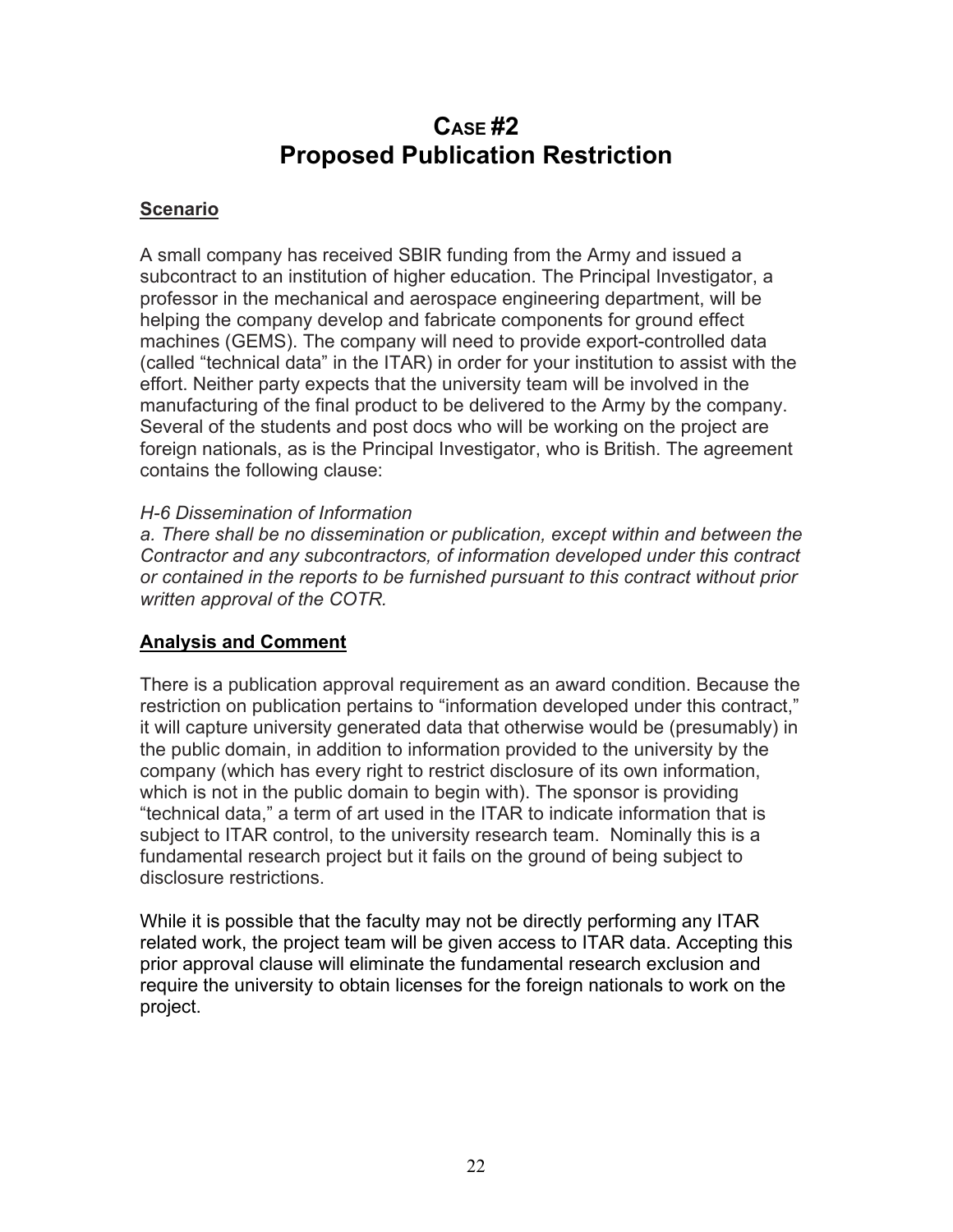# **CASE #3 Foreign National Restriction**

## **Scenario**

In submitting a proposal in response to a Request for Proposal (RFP) the Representations and Certifications to be submitted by the institution included the following:

*352.204-9004 Statement of Non-Foreign Affiliation (Aug 1996)*

*(c) Will non-U.S. citizens be required to work on any resultant contract? Yes\_\_, No\_\_. Should the offeror intend to use any non-U.S. citizens on any resultant contract, their names and their last country of citizenship must be included below:*

*\_\_\_\_\_\_\_\_\_\_\_\_\_\_\_\_\_\_\_\_\_\_\_\_\_\_\_\_\_\_\_\_\_\_\_\_ \_\_\_\_\_\_\_\_\_\_\_\_\_\_\_\_\_\_\_\_\_\_\_\_\_\_\_\_\_\_\_\_\_\_\_\_ \_\_\_\_\_\_\_\_\_\_\_\_\_\_\_\_\_\_\_\_\_\_\_\_\_\_\_\_\_\_\_\_\_\_\_\_*

*\_\_\_\_\_\_\_\_\_\_\_\_\_\_\_\_\_\_\_\_\_\_\_\_\_\_\_\_\_\_\_\_\_\_\_\_*

*Notice: This Agency may prohibit non-U.S. citizens from all or certain aspects of the work to be performed under any resulting contract. The fact that the Offeror intends the use of non-U.S. citizens on any resulting contract will not necessarily disqualify the company from consideration.*

The resulting contract included the following clause:

*H.2. Foreign Nationals (FORNAT)*

*No foreign nationals may work on this contract until approval from the Government (Contracting Officer) have been received.*

# **Analysis and Comment**

The requirement to include the names and countries of citizenship for non-U.S. citizens proposed to be used on any resultant contract implied that there might be a foreign national restriction imposed. Some institutions will provide the names and citizenship of foreign nationals, others will not.

In this particular instance, the institution contacted the contracting officer to ask how the certification would be handled in three instances:

- (a) the name of a foreign national was provided in the certification
- (b) the certification indicated that no foreign national would be used
- (c) the certification indicated that no foreign national would be used but, subsequent to award, a foreign national was selected to work on the project